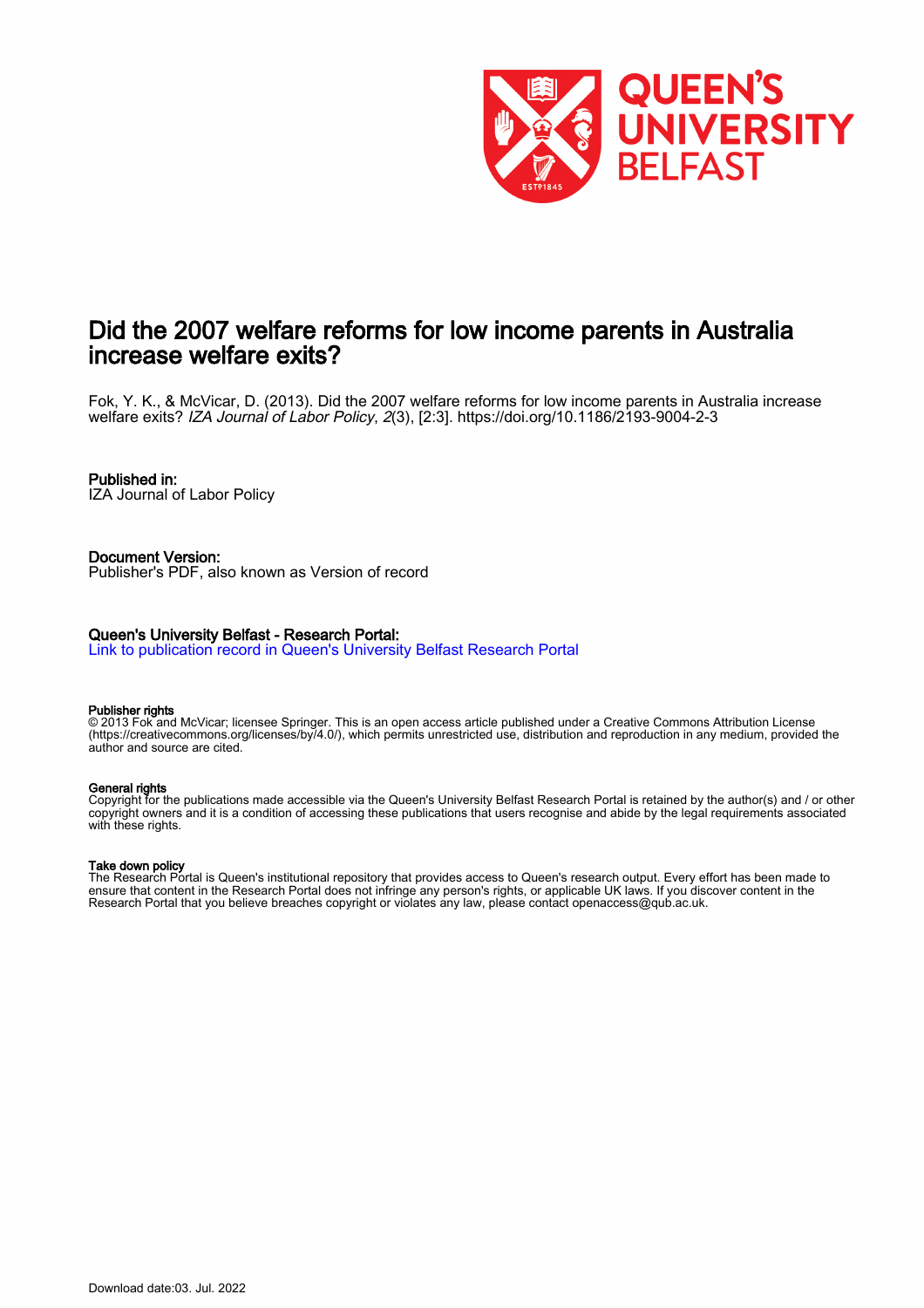# **ORIGINAL ARTICLE CONSERVANCE IN A LOCAL CONSERVANCE IN A LOCAL CONSERVANCE IN A LOCAL CONSERVANCE IN A LOCAL CONSERVANCE IN A LOCAL CONSERVANCE IN A LOCAL CONSERVANCE IN A LOCAL CONSERVANCE IN A LOCAL CONSERVANCE IN A L**

# Did the 2007 welfare reforms for low income parents in Australia increase welfare exits?

Yin King Fok and Duncan McVicar<sup>\*</sup>

\* Correspondence: [dmcvicar@](mailto:dmcvicar@unimelb.edu.au) [unimelb.edu.au](mailto:dmcvicar@unimelb.edu.au) Melbourne Institute of Applied Economic and Social Research, University of Melbourne, Melbourne, Vic 3010, Australia

Abstract: This paper examines the impacts of recent Australian welfare to work reforms for low-income parents of school-aged children who had been in receipt of Parenting Payment – the main welfare payment for this group – for at least one year. Specifically, the reforms introduced a requirement to engage in at least 15 hours of work-related activity per week from the youngest child's seventh birthday. As was the case for similar reforms introduced by US states in the 1990s, these reforms had large, statistically significant and positive impacts on the hazard rates for exiting the welfare payment. Two thirds of these exits were exits from welfare altogether and one third were exits to other welfare payments.

JEL: 138, J22

Keywords: Welfare reform, Welfare to Work, Activation, Lone parents, Labour supply, Australia

# 1. Introduction

A long standing concern with means-tested social welfare payments for low income families with school-age children is that they can reduce incentives to participate in the labour market, potentially leading to long episodes of welfare dependence, depreciation of human capital, and ultimately exacerbating rather than alleviating poverty. Policy makers across the OECD have responded to this concern by reforming programs to encourage or compel welfare-recipient parents of all but the youngest children to either re-enter the labour market or to engage in activities aimed at maintaining or improving their employability (see Carcillo and Grubb, [2006](#page-21-0)). For example, widespread reforms along these lines were introduced across US states in the 1990s. These US welfare reforms have been extensively evaluated, and the bulk of evidence suggests they resulted in large and statistically significant falls in welfare caseloads along with increases in employment (see Blank, [2002](#page-21-0); Grogger and Karoly, [2005](#page-21-0); Moffitt, [2008\)](#page-21-0). <sup>1</sup>Evidence on the impact of similar types of reforms introduced outside of the US, however, is less extensive (Finn and Gloster, [2010](#page-21-0)).

This paper examines the impact of recent (2007) welfare reforms for low-income parents in Australia (mostly but not only single mothers) on the hazard rates for exiting welfare and for switching between welfare payments. By setting a requirement to engage in 15 hours per week of paid work or work-related activity for those in receipt of Parenting Payment (PP) – the main income support payment for this group – with a youngest child aged seven or older, the reforms involved a substantial tightening



© 2013 Fok and McVicar; licensee Springer. This is an Open Access article distributed under the terms of the Creative Commons Attribution License [\(http://creativecommons.org/licenses/by/2.0\)](http://creativecommons.org/licenses/by/2.0), which permits unrestricted use, distribution, and reproduction in any medium, provided the original work is properly cited.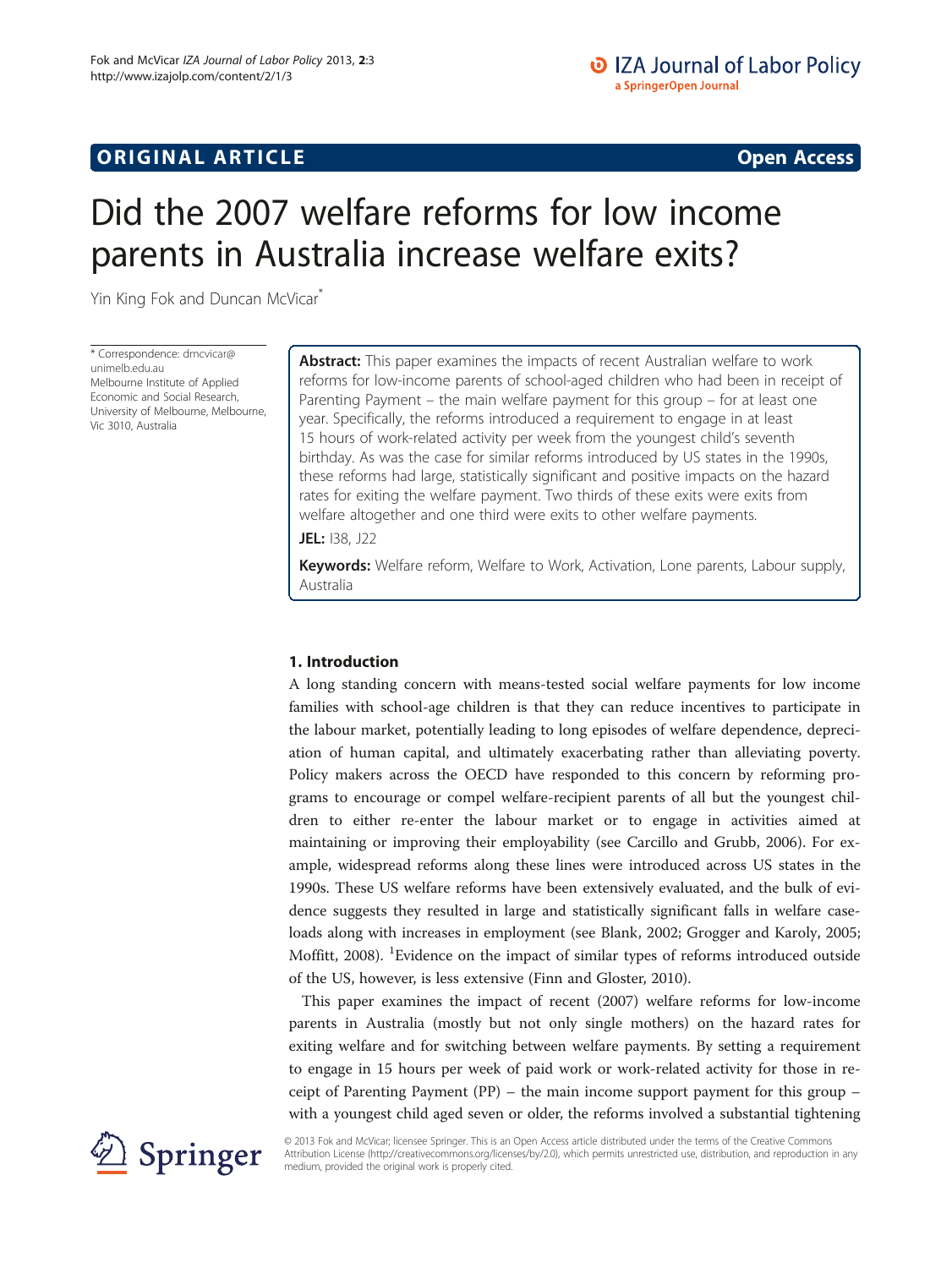<span id="page-2-0"></span>of payment conditionality, broadly in line with the additional conditionality introduced by a number of US states as part of the 1990s welfare reforms.<sup>2</sup>

Ours is the first study of the impact of these 2007 reforms, and because welfare reform for low-income parents continues to be very high on the policy agenda both in Australia and across the OECD, the paper makes a contribution to both the Australian and the international welfare reform evidence base. What was the impact of these US-style welfare reforms in the rather different labour market context offered by Australia, where minimum wages are comparatively high (see OECD, [2012](#page-21-0)) and employment rates for mothers of pre-school-age children are comparatively low (see OECD, [2007\)](#page-21-0)? The welfare system is also rather different in Australia compared to the US welfare system of the 1990s, with other welfare payments, not all of which have similar activity requirements, also potentially available (e.g. see DEEWR, [2008](#page-21-0)). This raises the possibility that tightening one part of the welfare system may end up shifting claimants onto other forms of welfare payment.

Further, the age-based coverage of these reforms enables credible identification of their impacts using a simple difference-in-differences approach. We find a large impact on the hazard rates for both exiting welfare and switching from PP to other welfare payments. For low-income parents covered by the new participation requirements when their youngest child turned seven, our estimates suggest that the welfare exit hazard increased by 48 percent and the welfare switching hazard more than doubled, albeit from a lower base, increasing by 114 percent. As a consequence, over the first year of the new regime the caseload for those parents with a youngest child aged 6 at the start of the year fell by 23.5 percent; without activation we estimate it would have fallen by 18.5 percent. Almost two thirds of this impact is accounted for by exits from welfare rather than welfare switches. Note also that these impacts appear larger for partnered parents than for single parents – unusually for evaluation studies both groups were covered by the same set of reforms<sup>3</sup> – although not statistically significantly so.

The remainder of this paper is set out as follows. The following section provides further details on PP, the pre-reform welfare regime and the 2007 reforms. Section [3](#page-4-0) briefly discusses evaluations of earlier reforms for low income parents in Australia and elsewhere. Section [4](#page-6-0) summarises the data used for the analysis, which are taken from an administrative database longitudinally tracking welfare recipients over time (the Research Evaluation Dataset, or RED), and presents preliminary estimates of the reform impacts. Section [5](#page-11-0) presents the econometric model and discusses identification. Section [6](#page-13-0) presents and discusses the estimation results and section [7](#page-17-0) concludes.

### 2. Parenting payment and the 2006 and 2007 welfare reforms

The main means-tested social welfare payment for low-income families with young children in Australia is known as Parenting Payment (PP), either Parenting Payment Single (PPS) for lone parents, or Parenting Payment Partnered (PPP) for partnered parents where the combined household income falls below a given threshold. These payments are part of the overall Income Support (IS) system, which includes welfare payments for unemployed workers, for the disabled and for a variety of other groups.

Prior to 2003, receipt of PP was not conditioned on any form of participation for those with a child under 16 years, although voluntary programs were available,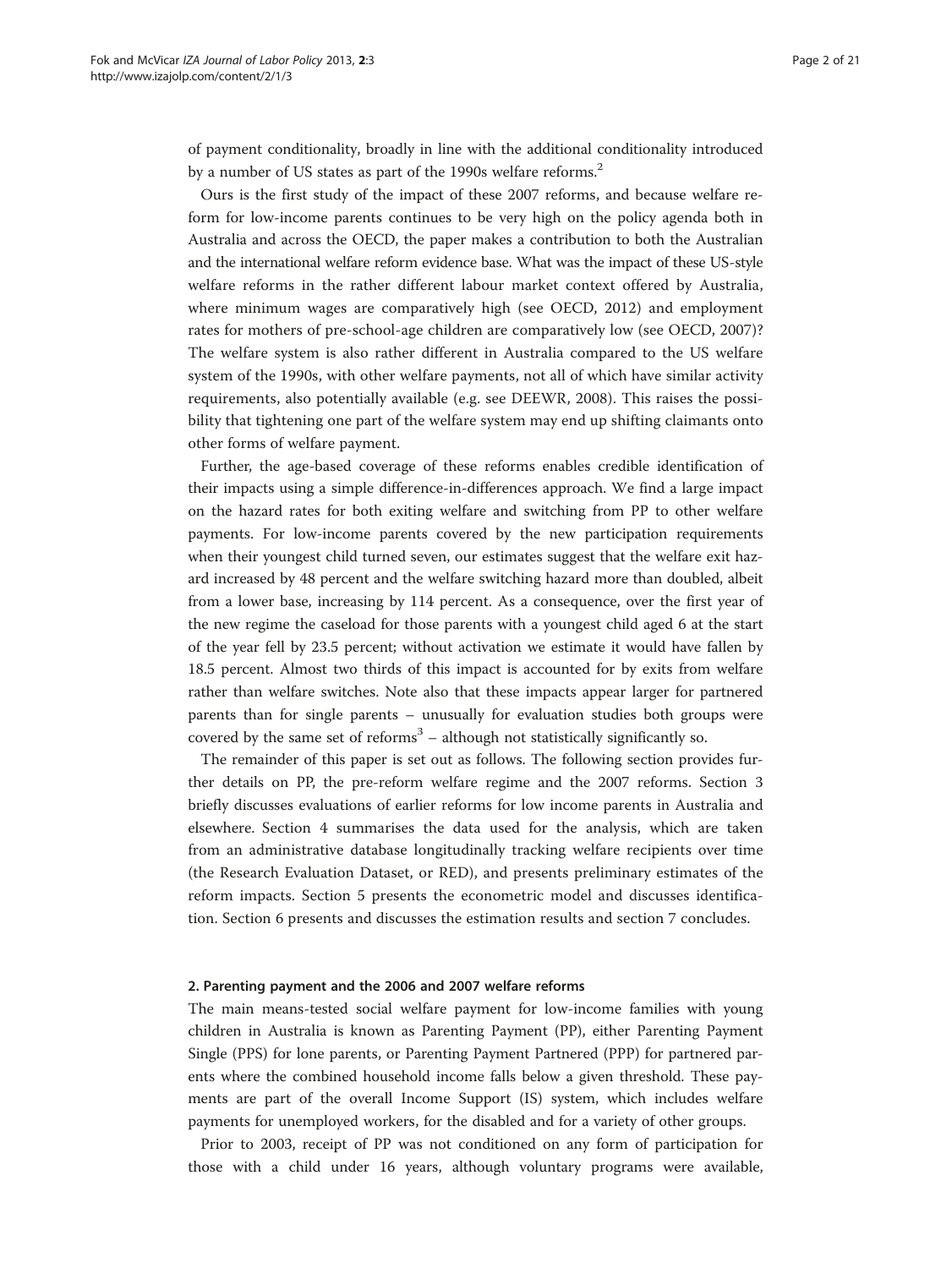including the Jobs, Education and Training (JET) Program, which combined an initial interview with a Centrelink<sup>4</sup> advisor with other measures including career counselling, job search assistance, and short training courses (for details see Banks, [2005](#page-21-0)). Limited conditionality – compulsory attendance at an annual interview with a Centrelink advisor – was introduced in 2003 for those whose youngest child was aged six years or older.<sup>5</sup> More demanding participation conditions for those with a youngest child aged 13–15 years – compulsory Mutual Obligation participation in 150 hours of approved activities such as work schemes, job search or training every 26 weeks of PP receipt, and a requirement to report activity every three months – were also introduced in 2003 (Banks, [2005](#page-21-0)). This was the regime in place until the 2006 welfare to work reforms.

Since  $1<sup>st</sup>$  July 2006 *new* claimants only qualify for PP if their youngest child is aged under eight years (PPS) or under six years (PPP). New claimant parents whose youngest child is older, or with a youngest child who turns six/eight during a welfare episode, are no longer eligible for PP but may be eligible for (less generous) unemployment benefits (New Start Allowance (NSA)). Receipt of NSA for this group is conditional on meeting part-time participation requirements of 15 hours per week in paid employment, training or employment-related activities such as job search, in addition to NSA Mutual Obligation requirements after 26 weeks. New entrant PPS recipients with a youngest child aged six years or older have also been required to meet similar part-time participation requirements since the 2006 reforms. Within the overall guidelines the precise nature of the requirements can be tailored to the particular PP recipient and are set out in a semicontractual form known as an Activity Agreement, drawn up between the individual and the Centrelink advisor.<sup>6</sup> Failure to comply with these requirements, in the absence of any temporary exemption which may be granted for reasons such as ill health of the recipient or of a child, triggers a series of warnings and ultimately, suspension of payments.

This paper focuses not on new entrants to PP, however, but on the cohort of lowincome parents already in receipt of PP as of  $30<sup>th</sup>$  June 2006, i.e. the stock of existing PP recipients at the time of the 2006 reforms. This group – consisting of around 600,000 individuals – were 'grandfathered' and, provided they continued to meet the means-testing requirements for PP, and provided they didn't lose their grandfathered status by exiting IS or by changing their partnered status, remained eligible for PP until their youngest child turned 16.<sup>7</sup>

This grandfathered cohort of parents was granted a grace period before being required to meet the new part-time participation requirements. The original intention was that this grace period would be for one year, with the new part-time participation requirements introduced for those whose youngest child was aged seven years or older, on  $1<sup>st</sup>$  July 2007.<sup>8</sup> In practice, however, participation requirements were phased in, for those with a youngest child already aged seven or older, over a period of around twelve months from July 2007, with those deemed furthest from the labour market 'activated' first. Activation involved a call to interview with a Centrelink advisor during which the new participation requirements were explained and, in most cases, an Activity Agreement setting out how the individual would meet the requirements drawn up and signed there and then.<sup>9</sup> The rest of this group either signed an Activity Agreement at a later date (e.g. because of a temporary exemption)<sup>10</sup>, exited PP following the interview but before signing an Activity Agreement, or were yet to sign an Activity Agreement by the last date for which we have data  $(30<sup>th</sup>)$  June 2009).<sup>11</sup>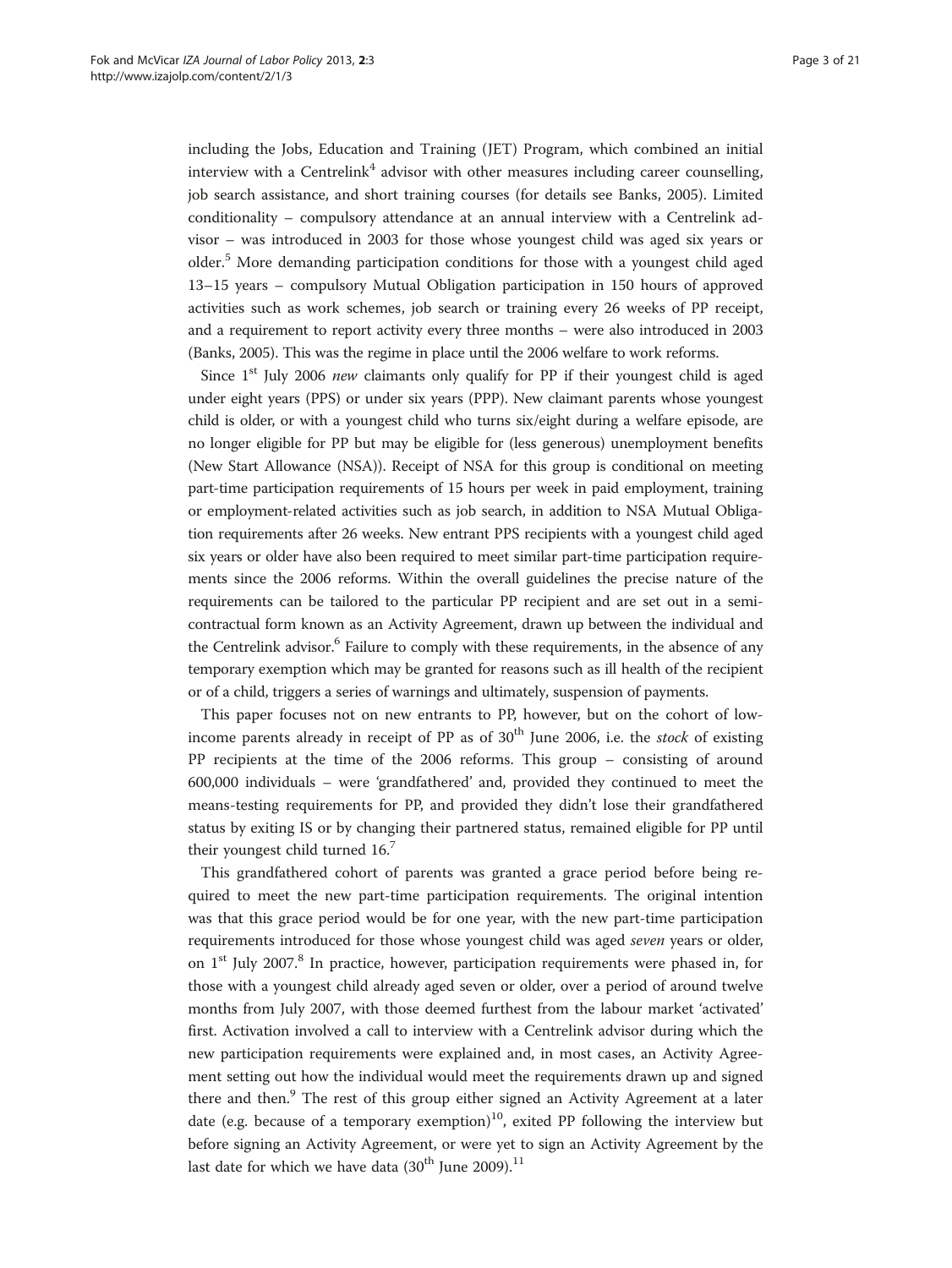<span id="page-4-0"></span>Unfortunately, this non-random phasing-in of the participation requirements, together with inaccuracies and missing values in the recording of interview and agreement dates, makes identification of the impact of the reforms difficult for those in the grandfathered group with children already aged seven years or older as of  $1<sup>st</sup>$  July 2007. Instead we primarily exploit information on those in the grandfathered group with a youngest child aged *under* seven as of  $1<sup>st</sup>$  July 2007, but who then subsequently *turned* seven within our sample period. All parents in this category were called to interview within two weeks of the child's seventh birthday, which has two advantages for evaluation purposes. First, to the best of our knowledge, the child's date of birth is recorded accurately for all recipients. Second, the timing of the 'treatment' – which we take as commencing on the child's seventh birthday – is determined solely by the child's age. A similar proportion of this particular group signed Activity Agreements, and with similar timing relative to the interview date, as for the wider group.<sup>12</sup>

Before moving on, it is worth briefly setting out some additional details on payment rates and taper rates for those with other income, since these may differ from welfare payments to low-income parents in other countries. There are also differences in these characteristics between PPS and PPP which may help to explain any differences in the impacts of the reforms by payment type. These were not changed as part of the 2006 or 2007 reforms, although they have been periodically updated since. The figures given below refer to fortnightly periods and are those in place as of March 2011. The maximum PPS payment, for those earning no more than \$170.60 (plus \$24.60 for each additional child), is \$611.90. Payments are reduced by 40 cents in the dollar for those earning above this threshold, with parents no longer eligible for part payments once their income exceeds \$1,673.85 (again plus \$24.60 for each additional child). In contrast, the maximum PPP payment is \$424.00. Eligibility for the maximum payment is dependent on whether the individual's partner also receives a pension (e.g. PPP or other IS pension, Age Pension). If this is the case, then combined income must be less than \$124 for maximum payment, with taper rates for combined income above this threshold initially 25 cents in the dollar (up to \$500) and then 30 cents in the dollar, up to a maximum combined income of \$1,579. If the partner does not receive a pension, then own income must be less than \$62 and partner's income less than \$790 for maximum payment. Taper rates are 60 cents in the dollar for own income (50 cents below \$250) and partner's income, up to a maximum of \$789.50 (own income), and \$1,486.17 (partner's income) and \$1,589.50 (combined income). In summary, PPS payments are higher than PPP payments at all eligible income levels for those whose partners receive a pension, although PPP taper rates are lower. For those whose partners do not receive a pension, PPP can be more generous than PPS for partners earning less than \$1,100, but taper rates are higher.

#### 3. Existing evaluations of related reforms

Most welfare to work reforms in most countries set out with the aims of reducing welfare caseloads and boosting labour force participation, whether for lone or low-income parents, for the long-term unemployed or for other groups of welfare recipients. Typically, these reforms consist of increased activity requirements (e.g. compulsory job search or training, with sanctions for those that are not sufficiently active) and provision of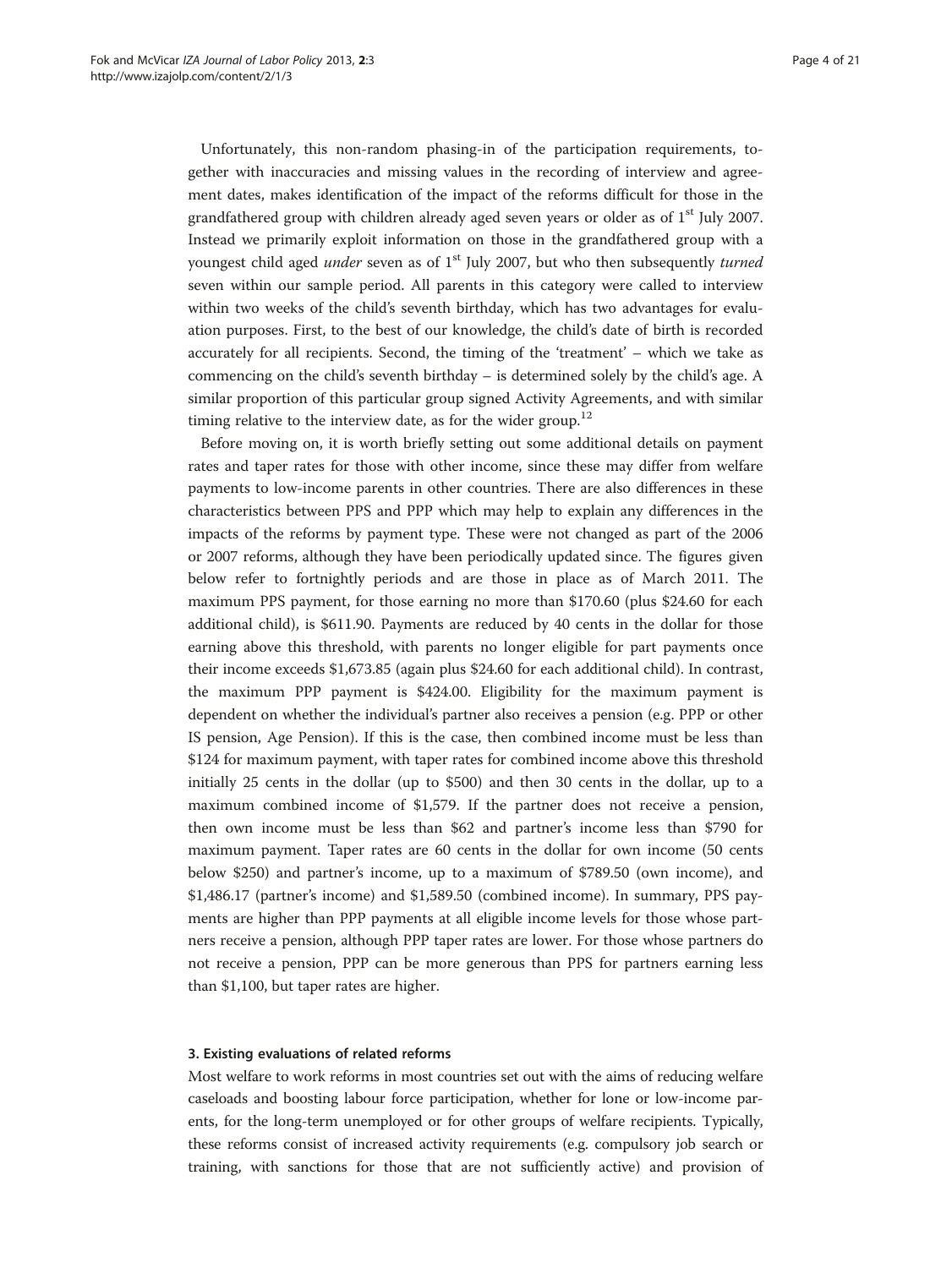additional or improved employment-related assistance (e.g. with job search, training or child care).<sup>13</sup> Grogger and Karoly [\(2005](#page-21-0)) show how these kinds of reforms can be expected to increase incentives to work in a simple static model of labour supply. Others have used search models to show similar incentive effects (e.g. Johnson and Klepinger, [1994;](#page-21-0) Fredriksson and Holmlund, [2005;](#page-21-0) Manning, [2009\)](#page-21-0).

The international empirical evidence suggests that different measures work to different extents for different groups and in different contexts, with exit from a particular payment not necessarily synonymous with welfare exit, and welfare exit not necessarily synonymous with labour force participation. For general cross-country reviews see Heckman et al. [\(1999\)](#page-21-0), Martin and Grubb [\(2001](#page-21-0)) and Carcillo and Grubb ([2006\)](#page-21-0). For reviews of welfare to work reforms specifically for low-income parents see Blank ([2002](#page-21-0)), Grogger and Karoly ([2005\)](#page-21-0), and Moffitt ([2008](#page-21-0)) for the US, and Finn and Gloster ([2010](#page-21-0)) across countries (including earlier Australian reforms).

Here we briefly discuss the evidence from the 1990s US welfare reforms– associated with the replacement of Aid to Families with Dependent Children (AFDC) with Temporary Assistance for Needy Families (TANF) in 1996, and the preceding period of state-level experimentation with different approaches to welfare under the waiver system – in part because they have been extensively evaluated, but also because some of the key characteristics of these reforms at both the Federal and state level were similar to the Australian welfare to work reforms of interest here. TANF is a Federal program, which among other things, mandates participation in work or work-related activities of up to 30 hours per week, after an initial period, for lone parents whose youngest child is six years or older (although with some exemptions). Individual states have had considerable discretion in the timing and nature of its implementation and the resulting variation in the program along with the preceding period of state-level waivers, is one reason for the extensive evaluation literature on the US reforms over this period.

The weight of evidence from this body of evaluation studies, using a variety of methods and data sources, points to significant caseload-reduction impacts from the introduction of TANF (through both increased exits and reduced entry<sup>14</sup>), significant positive impacts on job entry for those exiting welfare and on employment for the target group overall, and significant increases in participation in paid work for those remaining on welfare. In terms of particular reform components, according to Grogger and Karoly ([2005](#page-21-0)) there were more studies of mandatory activity requirements – the aspect of the reforms that is closest to the Australian reforms – than any other type of reform. (There were also more studies of impacts on welfare use – the outcome we study in this paper – than on any other outcome variable). In terms of magnitude, experiment-based estimates of the decline in welfare rolls as a result of the mandatory participation requirements introduced under the state-level waivers suggest an average reduction of 5.1 percentage points over two years (Grogger and Karoly, [2005](#page-21-0)). We keep this estimate in mind when interpreting the magnitude of the impacts of the Australian welfare reform on caseload, although we stop short of drawing conclusions regarding direct comparisons of magnitudes.

One reason why we might expect different impacts of welfare reforms introducing mandatory activity requirements in Australia compared to the US is that labour force participation among mothers of young children is comparatively low in Australia. Bergemann and van den Berg ([2008\)](#page-21-0) argue that ALMP impacts for women may be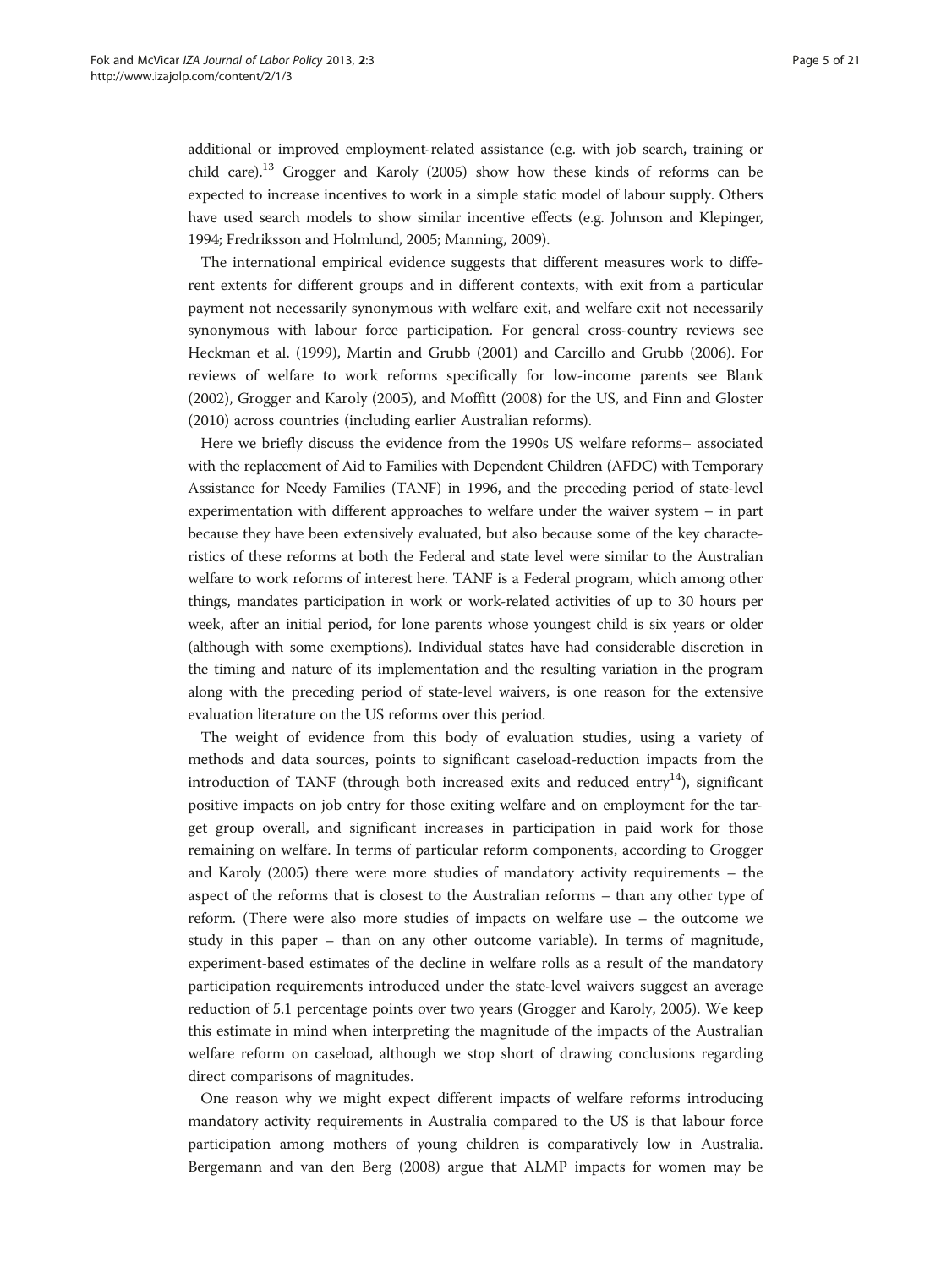<span id="page-6-0"></span>higher in labour markets with low female participation rates because such labour markets may imply higher wage elasticity and because they imply female welfare recipients who are more highly skilled on average. They present evidence that suggests such a pattern in the magnitude of ALMP impacts for women may exist. Australia's high minimum wages (and other labour market rigidities) might act against this, however, by constraining labour demand for low-skilled workers among this group of welfare recipients, with any off-setting impact on labour supply itself constrained by the high marginal tax rates facing those on PP.

The potential availability of other welfare payments, and the relative ease with which one can switch between payments, may also be an important point of difference between Australia and the US for this group. Mandatory activity requirements for one type of payment are likely to reduce the utility of welfare recipients on that payment, at least in the short run, and a rational response would be to try to avoid these requirements by switching to alternative payments where possible. So exit from PP may not always correspond with exit from welfare altogether or entry to the labour market. Evidence that reforms to one particular welfare benefit can lead to 'benefit shift' between payments is becoming increasingly common. For a recent example from a reform to UK unemployment benefits see Petrongolo [\(2009\)](#page-21-0).<sup>15</sup>

What can we learn about the possible impacts of the 2007 reforms from evaluations of earlier Australian welfare reforms for low-income parents? An early small-scale pilot extension of the JET interview program has been the subject of a couple of studies, both finding evidence of statistically significant impacts on various outcomes (see Barrett and Cobb-Clark, [2000;](#page-21-0) Dockery and Stromback, [2004](#page-21-0)). Perhaps more useful for our particular purposes, however, is the in-house evaluation of the 2006 welfare to work reforms for low-income parents by the relevant government department (DEEWR, [2008](#page-21-0)). In the absence of random experimental evidence, the DEEWR study adopts a combination of before and after comparisons and unconditional difference-in-differences (comparing changes in means) – with identification based on age of youngest child – to estimate the impacts of introducing the package of activation measures for new claimant low-income parents, as described in Section [2](#page-2-0), on a variety of outcomes. The resulting evidence suggests that for those low-income parents whose youngest child was school aged, the 2006 reforms reduced inflows to IS, increased transfers from PP to other non-activity tested IS payments such as Disability Support Pension (DSP), increased participation in employment services, decreased the duration on  $IS^{16}$ , and, at least for partnered parents or single parents with a youngest child aged six or seven years, increased participation in paid employment for those still on IS.

#### 4. Data and preliminary estimates

The RED records all episodes of IS receipt, along with details required to administer payment (e.g. earnings from paid employment) and some others, from the late 1990s onwards. It is longitudinal in the sense that individuals are tracked across multiple episodes, although it contains no information on individuals for periods outside of IS. Its main advantages are that it contains information on the full population of PP recipients, is continuous in time (IS 'events' are recorded to the day) and that data are reported accurately at least for information required to administer payments. Its main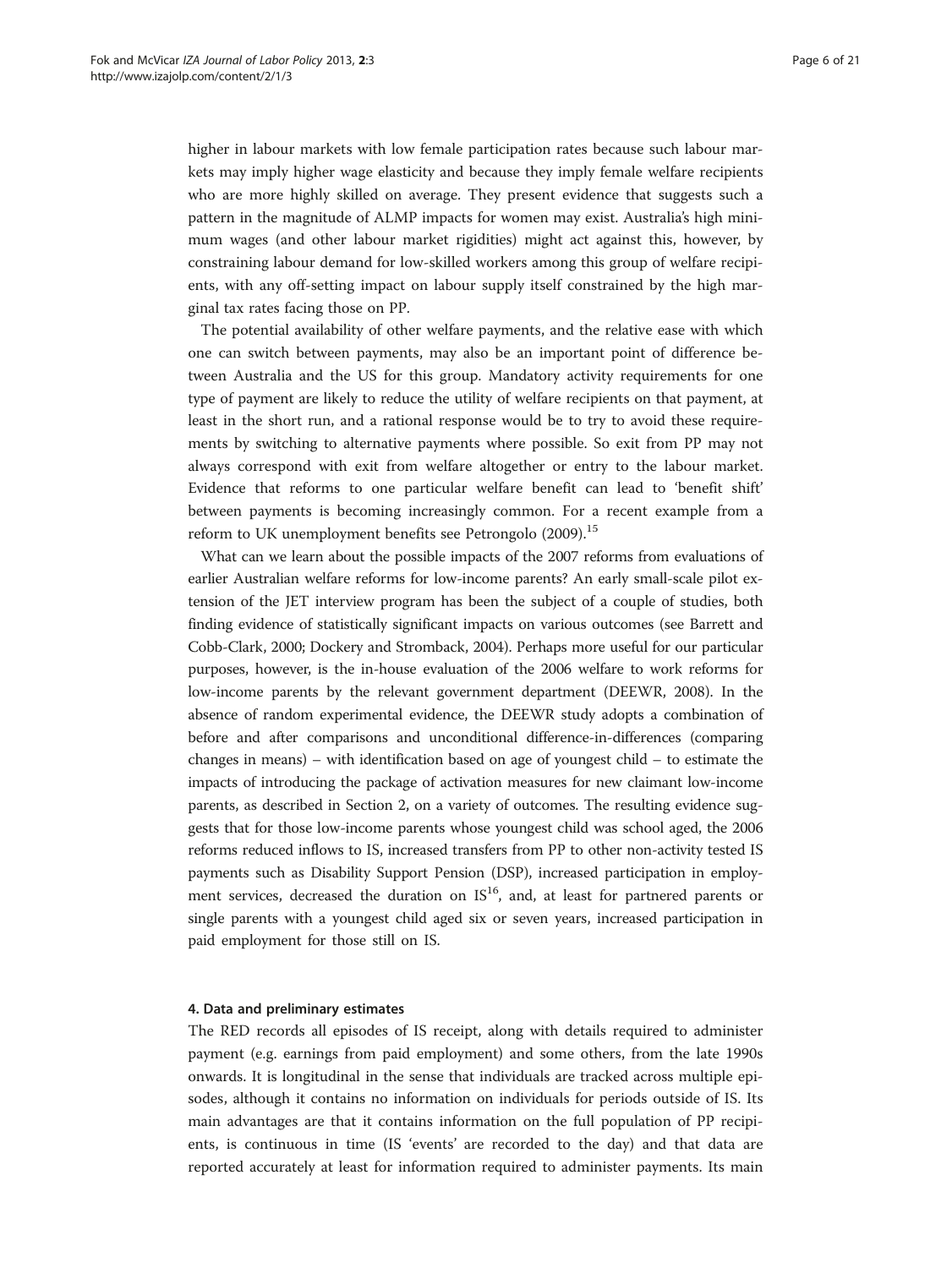disadvantages are the lack of information outside of IS episodes and lack of detail and potential unreliability of information that is not required to administer IS payment. Specifically, we know nothing about labour force participation once off welfare, and although we do observe some information on hours of paid work while on welfare, such data are only reliable following activation (when they are required for administration of the welfare payment). This limits the outcomes we can study here to welfare exit and switching between welfare payments.

Because of its size and complexity we take a ten percent random sample of the relevant RED population – all grandfathered PP recipients as of  $30<sup>th</sup>$  June 2006 – and track them for all IS episodes from the beginning of the episode which was ongoing on  $30<sup>th</sup>$ June 2006 until  $30<sup>th</sup>$  June 2009. This gives us information on 90,664 IS episodes covering 59,490 individuals. By  $30<sup>th</sup>$  June 2009 the stock of recipients from this ten percent sample that were still receiving PP was down to just over 30,000 individuals, with some no longer receiving IS and others receiving other IS payments. Note that, by definition, there are no inflows to the grandfathered cohort beyond 30 June 2006, only outflows. Over the same period the total number of PP recipients – including new entrants to PP outside of the grandfathered group – fell by around twenty percent (see Figure 1).

For each IS episode we have (time-varying) data on type of benefit claimed, episode start and end dates (right-censored if ongoing), benefit history of the individual, number of children and age of youngest child, age of the recipient parent, country of birth of the recipient parent, the Labour Force Statistical Region (LFSR) for each individual with which we assign local unemployment rates to individuals, along with information on the date of the initial activation interview with the Centrelink advisor (for those activated) and the signing date for any subsequent (compulsory) Activity Agreement. We treat these episodic data as continuous in time and use them to analyse the duration of PP episodes and to estimate hazard functions for the daily probabilities of exiting PP, exiting PP to other IS payments and exiting IS.

Table [1](#page-8-0) presents summary information for our grandfathered sample, separately by benefit type. The mean duration of a completed PP episode is 1716 days, i.e. between four and five years, but many episodes – around 40% – are still ongoing at the last point of observation  $(30<sup>th</sup>)$  June 2009), so that these mean completed episode durations understate the mean duration of all PP episodes for the grandfathered cohort. PPS

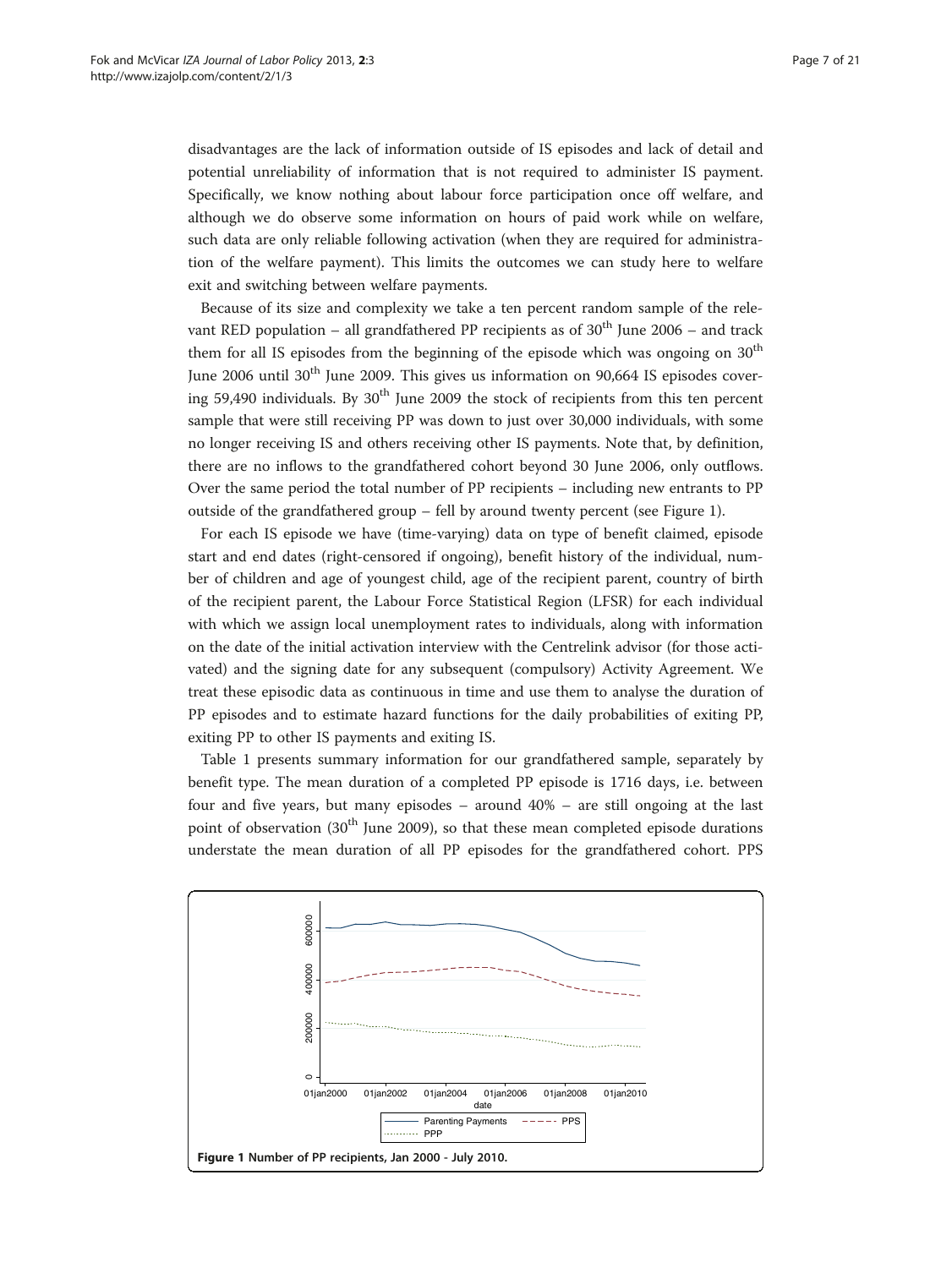|                                                                 | All PP        | <b>PPS</b>  | <b>PPP</b>  |
|-----------------------------------------------------------------|---------------|-------------|-------------|
| Completed PP episode duration, days                             | 1716 (1156)   | 1870 (1149) | 1392 (1104) |
| Episode duration including right-censored episodes              | 2019 (1172)   | 2157 (1144) | 1649 (1169) |
| Elapsed duration in current episode to 30 June 2006, days       | 1218 (1035)   | 1343 (1039) | 954 (975)   |
| Male                                                            | .101          | .096        | .110        |
| Age of parent                                                   | 36.7 (9.24)   | 36.9 (9.26) | 36.0 (9.18) |
| Immigrant                                                       | .264          | .215        | .369        |
| Number of children <16                                          | $1.67$ (.927) | 1.55(.823)  | 1.94(1.07)  |
| LFSR Unemployment Rate, %                                       | 4.85(1.31)    | 4.80 (1.31) | 4.97 (1.31) |
| Previous IS episodes duration (prior to current episode), years | 3.96(3.56)    | 4.03 (3.58) | 3.80(3.52)  |
| Proportion of episodes ending within window                     | 62.9%         | 58.4%       | 74.8%       |

<span id="page-8-0"></span>Table 1 Durations and covariate sample means (Standard Deviations), full sample

Note: covariates are measured at end episode or right-censoring date.

episodes are longer on average than PPP episodes. By definition no episodes can end before 30 June 2006 – either the individual concerned would not be in the grandfathered group or the episode ending prior to 30 June 2006 would be excluded from the sampling frame – but we have information on the elapsed duration of the current episode prior to this cut-off date, which again tends to be higher for PPS recipients compared to PPP recipients. We also have information on previous IS episodes, which on average sum to four years duration across both benefit types. Around 90% of grandfathered PP recipients are women. The average age of grandfathered PP recipients is around 36 years. Around one quarter of grandfathered PP recipients were born outside of Australia. Grandfathered PP recipients have an average of two children under 16 and they face an average local unemployment rate of around 5%.

Before turning to discussion of the hazard models we take a first pass at the data by presenting simple unconditional difference-in-differences estimates that compare mean outcomes before and after the 2007 reforms for those covered by the new requirements (i.e. with a youngest child aged seven years or older) and for those not covered by the new requirements (i.e. those with a youngest child aged under seven years). This kind of ageof-youngest-child based approach to identification is common in the non-experimental evaluation literature on welfare reforms for low-income parents (e.g. Grogger and Michalopoulos, [2003;](#page-21-0) Grogger, [2004](#page-21-0); Cebulla et al., [2008\)](#page-21-0), and was adopted by the DEEWR [\(2008](#page-21-0)) study of the earlier 2006 Australian reforms. For simplicity we treat the period prior to  $1<sup>st</sup>$  July 2007 as pre-activation and the period from  $1<sup>st</sup>$  July 2007 as postactivation (i.e. we initially ignore the phasing in of activation).

Tables [2, 3](#page-9-0) and [4](#page-10-0) give the relevant mean durations of completed episodes. Note that because of the way the sample is constructed, episodes ending after 1<sup>st</sup> July 2007 are, by definition, longer on average than those ending prior to  $1<sup>st</sup>$  July 2007, both for those with a youngest child under seven and those with a youngest child aged seven or older. But by comparing the change in mean durations of completed episodes, before and after  $1<sup>st</sup>$  July 2007 for the two age groups, we can get a simple unconditional difference-in-differences estimate of the impact of activation on completed PP episode duration. From Table [2](#page-9-0) we can see that the average duration of PP episodes completed after  $1<sup>st</sup>$  July 2007 for those with youngest child under seven is 86% longer than those completed prior to 1<sup>st</sup> July 2007; whereas for those with youngest child aged seven or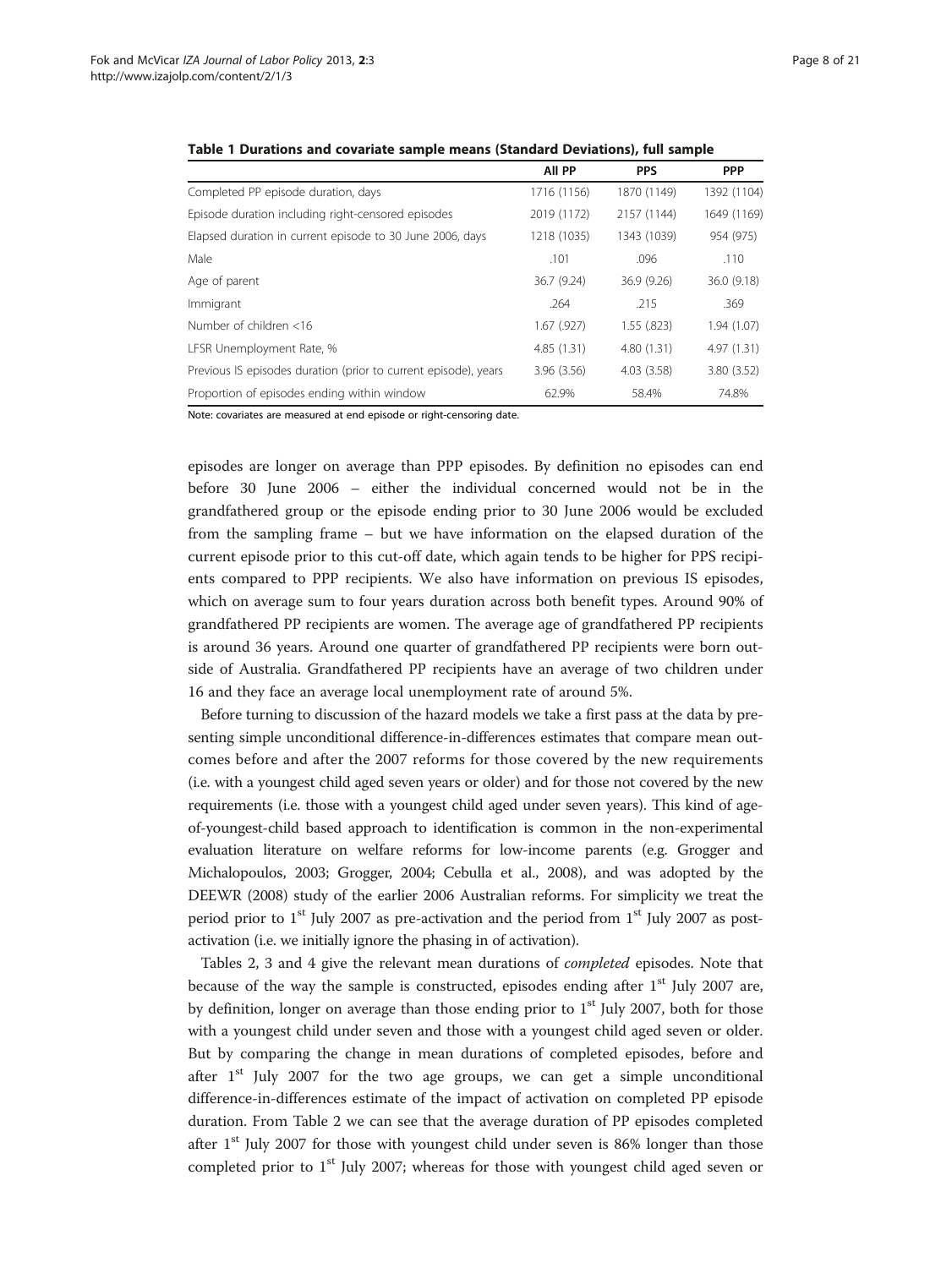|                                                                | Child under 7 at end<br>of episode, episode,<br>ends before<br>1 <sup>st</sup> July 2007 | Child $7+$ at end of<br>episode, episode<br>ends before<br>1 <sup>st</sup> July 2007 | Child under 7 at end<br>of episode, episode<br>ends after<br>30 <sup>th</sup> June 2007 | Child $7+$ at end of<br>episode, episode<br>ends after<br>30 <sup>th</sup> June 2007 |
|----------------------------------------------------------------|------------------------------------------------------------------------------------------|--------------------------------------------------------------------------------------|-----------------------------------------------------------------------------------------|--------------------------------------------------------------------------------------|
| Completed PP<br>episode<br>duration, days                      | 834 (723)                                                                                | 1568 (1118)                                                                          | 1554 (815)                                                                              | 2436 (1117)                                                                          |
| Episode<br>duration<br>including<br>right-censored<br>episodes | 722 (954)                                                                                | 1171 (1369)                                                                          | 1310 (1058)                                                                             | 1709 (1414)                                                                          |
| Proportion of<br>episodes<br>ending within<br>window           | 13.9%                                                                                    | 13.3%                                                                                | 12.9%                                                                                   | 22.7%                                                                                |

<span id="page-9-0"></span>

| Table 2 Mean durations (Standard Deviations) and exit rates, all PP, before and after 1 <sup>st</sup> |
|-------------------------------------------------------------------------------------------------------|
| July 2007 by age of youngest child                                                                    |

Notes: Episode durations refer to complete episodes only and are measured in days. 'Episode duration including rightcensored episodes' for the period up to 1<sup>st</sup> July 2007 takes this date as the right-censoring date. The denominator for 'proportion of episodes ending within window' is the total number of episodes.

older it is 55%. The corresponding unconditional difference-in-differences estimate is therefore that activation has led to or has coincided with a reduction in mean duration of completed PP episodes, for those covered by the new requirements, of 31%. The corresponding unconditional difference-in-differences estimates for PPS and PPP recipients are a reduction of 15% in mean PPS episode duration (see Table 3) and a reduction of 49% in mean PPP episode duration (see Table [4](#page-10-0)). A similar unconditional difference-in-differences estimate of the impact of activation on episode duration including right-censored episodes, where the right-censoring date is treated as the end date, suggests duration falls by 36% for those covered by the new participation requirements. The equivalent figures for PPS and PPP durations are falls of 34% and 65% respectively.

Tables 2, 3 and [4](#page-10-0) also report the fraction of episodes that end before and after 30thJune 2007 for each of the age-of-youngest-child groups. We can use this information in similar fashion to obtain rough, unconditional, difference-in-differences

|                                                                | Child under 7 at end<br>of episode, episode<br>ends before<br>1 <sup>st</sup> July 2007 | Child $7+$ at end of<br>episode, episode<br>ends before<br>1 <sup>st</sup> July 2007 | Child under 7 at end<br>of episode, episode<br>ends after<br>30 <sup>th</sup> June 2007 | Child $7+$ at end of<br>episode, episode<br>ends after<br>30 <sup>th</sup> June 2007 |
|----------------------------------------------------------------|-----------------------------------------------------------------------------------------|--------------------------------------------------------------------------------------|-----------------------------------------------------------------------------------------|--------------------------------------------------------------------------------------|
| Completed PP<br>episode<br>duration, days                      | 983 (760)                                                                               | 1665 (1102)                                                                          | 1610 (829)                                                                              | 2485 (1101)                                                                          |
| Episode<br>duration<br>including<br>right-censored<br>episodes | 901 (986)                                                                               | 1897 (1123)                                                                          | 1515 (1061)                                                                             | 2547 (1155)                                                                          |
| Proportion of<br>episodes<br>ending within<br>window           | 10.3%                                                                                   | 13.3%                                                                                | 10.8%                                                                                   | 23.9%                                                                                |

Table 3 Mean durations (Standard Deviations) and exit rates, PPS only, before and after 1<sup>st</sup> July 2007 by age of youngest child

Notes: Episode durations refer to complete episodes only and are measured in days. 'Episode duration including rightcensored episodes' for the period up to 1<sup>st</sup> July 2007 takes this date as the right-censoring date. The denominator for 'proportion of episodes ending within window' is the total number of episodes.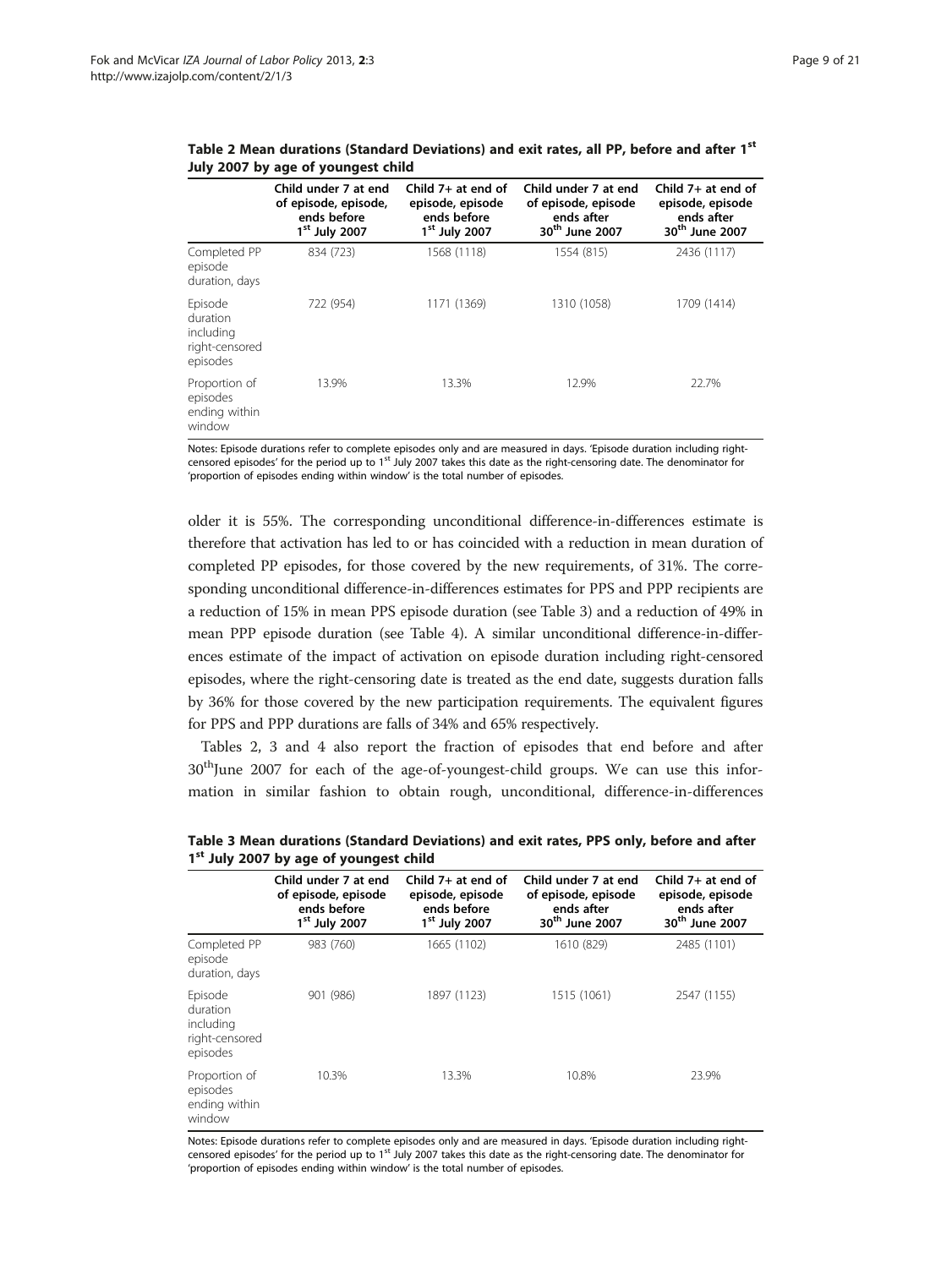|                                                                | Child under 7 at end<br>of episode, episode<br>ends before<br>1 <sup>st</sup> July 2007 | Child $7+$ at end of<br>episode, episode<br>ends before<br>1 <sup>st</sup> July 2007 | Child under 7 at end<br>of episode, episode<br>ends after<br>30 <sup>th</sup> June 2007 | Child $7+$ at end of<br>episode, episode<br>ends after<br>30 <sup>th</sup> June 2007 |
|----------------------------------------------------------------|-----------------------------------------------------------------------------------------|--------------------------------------------------------------------------------------|-----------------------------------------------------------------------------------------|--------------------------------------------------------------------------------------|
| Completed PP<br>episode<br>duration, days                      | 658 (633)                                                                               | 1305 (1110)                                                                          | 1465 (786)                                                                              | 2274 (1155)                                                                          |
| Episode<br>duration<br>including<br>right-censored<br>episodes | 505 (852)                                                                               | 1706 (1190)                                                                          | 1032 (977)                                                                              | 2379 (1243)                                                                          |
| Proportion of<br>episodes<br>ending within<br>window           | 23.6%                                                                                   | 13.3%                                                                                | 18.5%                                                                                   | 19.4%                                                                                |

<span id="page-10-0"></span>

| Table 4 Mean durations (Standard Deviations) and exit rates, PPP only, before and after |  |  |
|-----------------------------------------------------------------------------------------|--|--|
| 1 <sup>st</sup> July 2007 by age of youngest child                                      |  |  |

Notes: Episode durations refer to complete episodes only and are measured in days. 'Episode duration including rightcensored episodes' for the period up to 1<sup>st</sup> July 2007 takes this date as the right-censoring date. The denominator for 'proportion of episodes ending within window' is the total number of episodes.

estimates of the impact of activation on the probability of completing an episode by a certain date. In this case the suggestion is that activation led to or coincided with an increase in the proportion of episodes ending beyond  $30<sup>th</sup>$  June 2007 but prior to  $30<sup>th</sup>$  June 2009 of 9.4 percentage points for the treatment group, with a corresponding fall of one percentage point for the comparison group, suggesting a difference-in-differences estimate of a 10.4 percentage point increase in the proportion of episodes ending within the period. The corresponding difference-in-differences estimates for PPS and PPP are 10.1 percentage points and 11.2 percentage points.

Figure [2](#page-11-0) presents Kaplan-Meier (KM) hazard functions<sup>17</sup> before and after 'activation', separately for PPS and PPP recipients and by age group of youngest child, first for exits to other IS payments and then for exits from IS altogether. Hazards for exit from both PPS and PPP to other IS payments have increased for the grandfathered cohort following 1<sup>st</sup> July 2007 whether the youngest child is aged seven or older or aged under seven, but the increase in the hazard for those with older children is noticeably larger than the increase in the hazard for those with younger children. For PPP recipients the increase in the KM hazard for those with youngest child aged seven or older is particularly pronounced. There is a similar picture for exits from IS, again with the impact on PPP recipients particularly pronounced. Note that such exits are more common than exits to other IS payments both before and after activation.

On balance the suggestion from both the simple unconditional difference-in-differences estimates and the KM hazard plots is that the 2007 reforms coincided with a relative increase in the hazard rate for exiting PP for those covered by the new requirements, both to other IS payments and exiting IS altogether, and for both PPS and PPP recipients. The result is shorter PP episode durations and fewer ongoing episodes relative to those not covered by the new requirements.<sup>18</sup> Activation also appears to have coincided with a larger relative increase in the hazard rate for covered PPP recipients compared to covered PPS recipients (we return to this point later). In the following section we extend this ageof-youngest based approach to try to better pin down the causal impact of activation on outcomes in a proportional hazard model framework.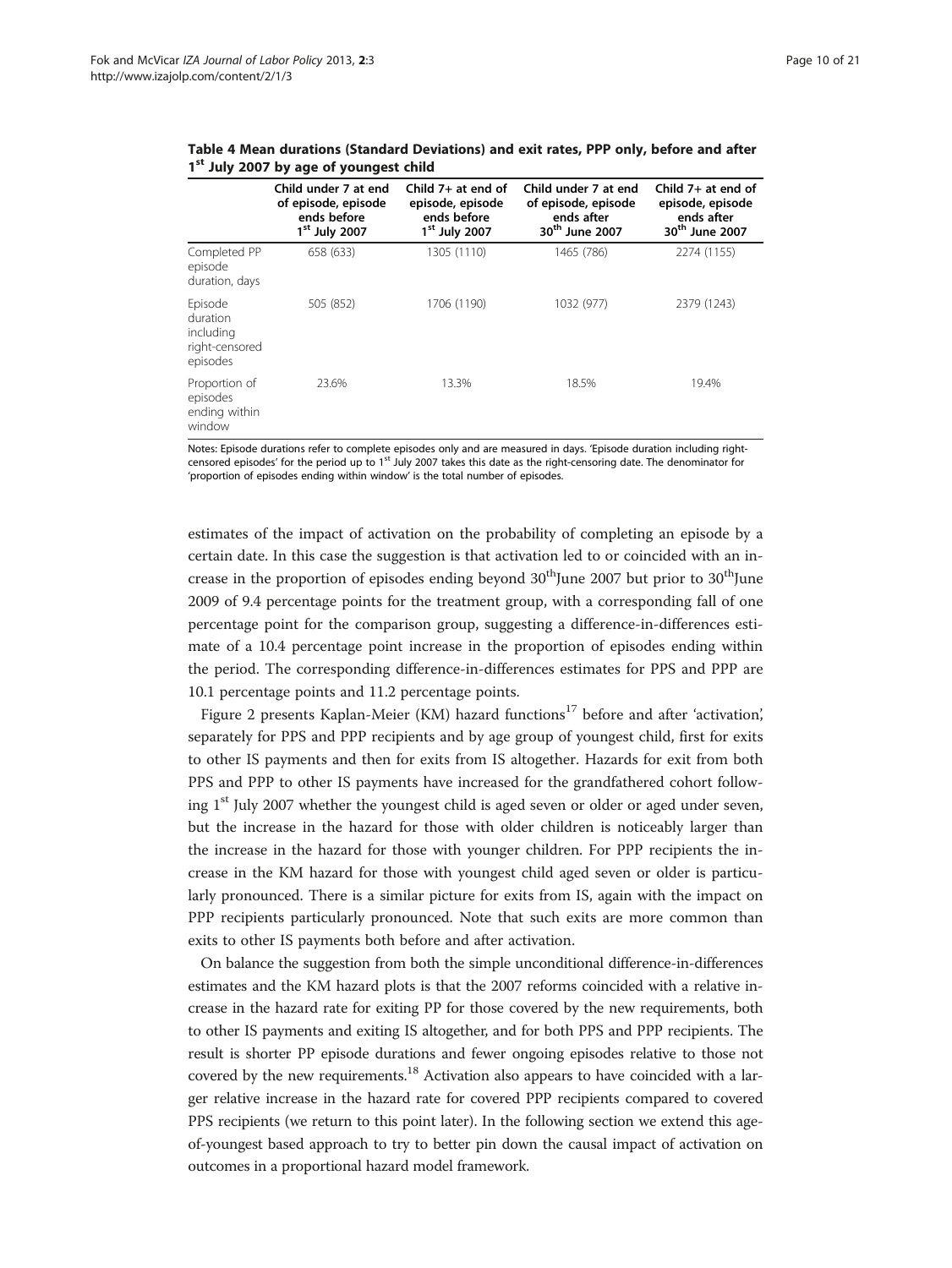<span id="page-11-0"></span>

## 5. Econometric model and identification

We require that the probability of being treated is independent of outcomes, conditional on observed characteristics and other control variables. One potential problem related to the non-random phasing-in of the participation requirements for PP recipients with a child already aged seven years or older as of  $1<sup>st</sup>$  July 2007 – with those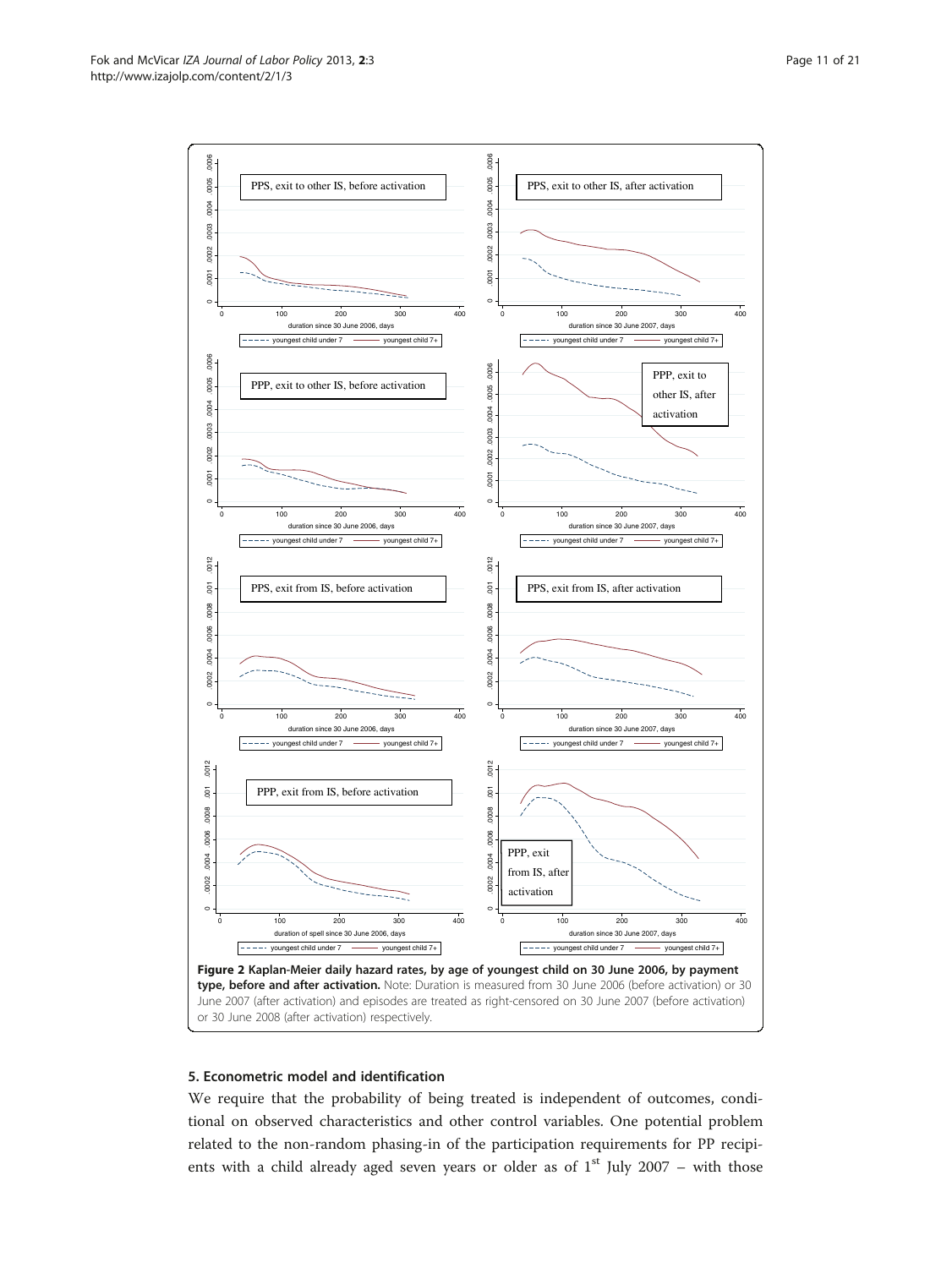<span id="page-12-0"></span>deemed furthest from the labour market treated up to one year earlier than those deemed closer to the labour market – is that those with unobserved characteristics associated with higher hazard rates are less likely to survive until treatment compared to those with less favourable characteristics. There are also reasons to be concerned about missing values and inaccuracies in the recording of activation interview dates in the data. We therefore restrict the sample to focus on those in the grandfathered group with a youngest child aged *under* seven as of  $1<sup>st</sup>$  July 2007, but who then subsequently turned seven during the following year. In other words we focus on parents on PP with a youngest child aged six years old on  $1<sup>st</sup>$  July 2007. Parents in this category were called to interview within two weeks of the child's seventh birthday, which is measured accurately. Our treatment variable is therefore equal to zero for the period prior to the child's seventh birthday and equal to one following the child's seventh birthday.

For a comparison group we take the equivalent cohort one year earlier, i.e. those grandfathered parents with a youngest child aged six years old on  $1<sup>st</sup>$  July 2006. The youngest children of the parents in this group will turn seven during the subsequent year running up to  $30<sup>th</sup>$  June 2007, but this will not trigger activation because of the grace period for grandfathered parents. Individuals are assumed to be at risk of exit from the  $30<sup>th</sup>$  June 2006 (comparison group) or the  $30<sup>th</sup>$  June 2007 (treatment group), with ongoing episodes treated as right-censored as of 30<sup>th</sup> June 2007 (comparison group) or  $30<sup>th</sup>$  June 2008 (treatment group).

Our outcomes of interest are the single risk hazard rate for exit from PP (including exit to other IS payments) and competing risk hazard rates for exits from PP to other IS benefits and exits from PP off IS altogether.<sup>19</sup> We take a reduced form Cox Proportional Hazards (CPH) approach to estimation (see van den Berg, [2001](#page-21-0)) as given below:

$$
h(t) = h_0(t) \exp(\alpha D + \beta_1 x_1 + \dots + \beta_N x_N + \gamma_1 treatment group
$$
  
+ $\gamma_2 turned7 + \delta turned7 * treatment group)$  (1)

In (1),  $h(t)$  is the hazard rate for the relevant outcome,  $h_0(t)$  is the baseline hazard, D is elapsed duration in the current episode prior to  $30<sup>th</sup>$  June 2006 (for the comparison group) or 30<sup>th</sup> June 2007 (for the treatment group),  $x_1...x_N$  are observed individual characteristics of the parent, e.g. gender, number of children, and whether born outside Australia, treatmentgroup is a binary dummy indicating whether the individual is in the treatment group (those with a six year old child on  $1<sup>st</sup>$  July 2007), and *turned7* is a binary dummy equal to zero for parents with a youngest child aged six and equal to one with a youngest child aged seven. We interpret the interaction of these last two terms as the treatment indicator, withour estimate of the treatment effect therefore given by  $\delta$ .

Specified in this way, the treatmentgroup dummy controls for differences in (observed and unobserved) characteristics between the treatment and control groups (which in any case look similar in terms of observed characteristics), and the turned7 dummy controls for any differences in PP claiming associated with the child turning seven that are not related to activation (which in any case are likely to be small because all six and seven year olds are required to attend school throughout Australia). Differential trends over the oneyear periods in question for these two groups can be plausibly ruled out given their high degree of similarity. It's also difficult to think of any plausible candidate for an empirically important asymmetric shock during these one-year periods. For example, the labour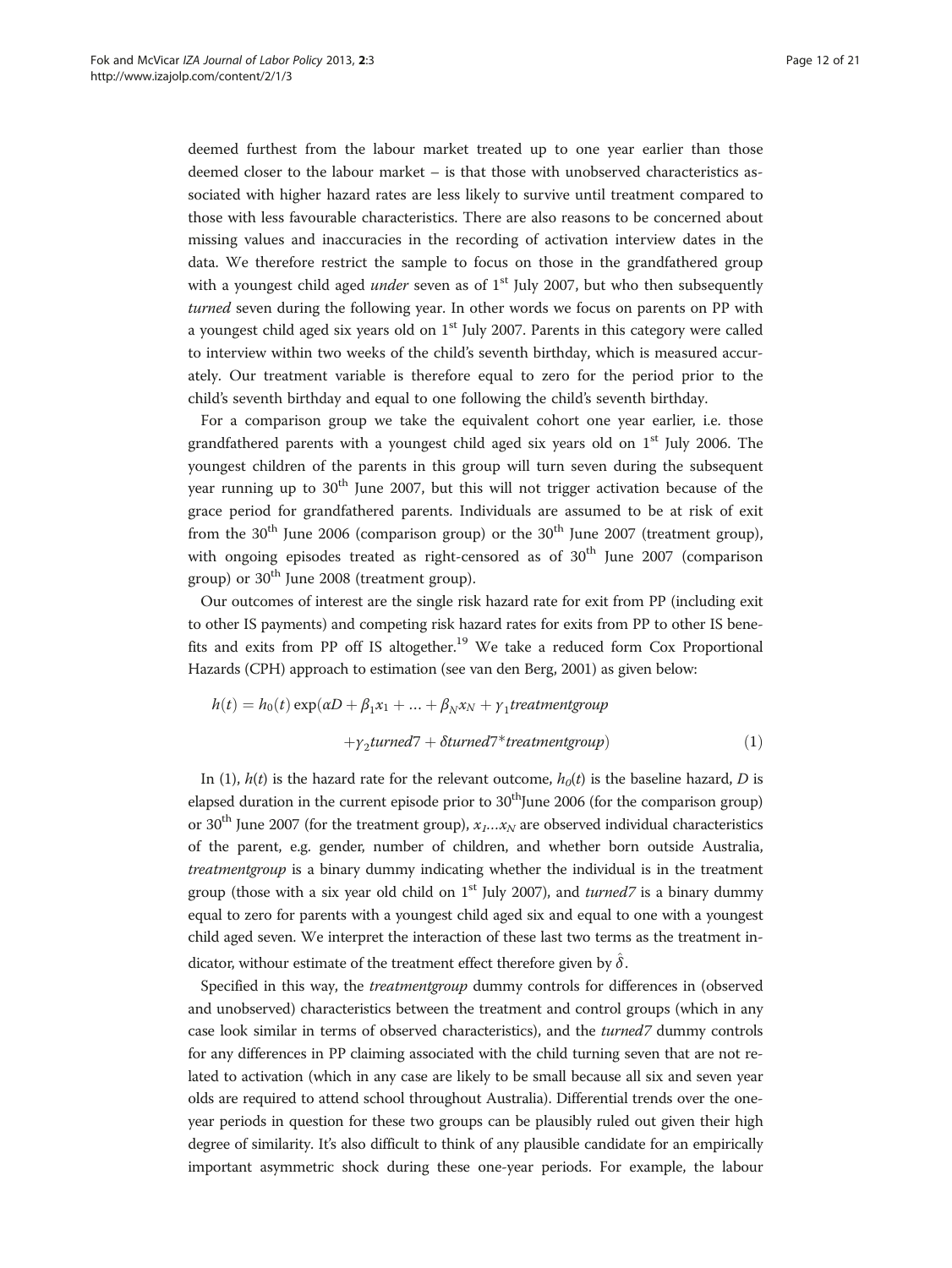<span id="page-13-0"></span>market impacts of the global financial crisis, which in any case were more muted in Australia than in many other OECD countries, were not felt until late 2008/early 2009, after the period of interest here.

Even in the absence of phasing in of treatment for this restricted sample, however, it is still possible for PP recipients in either the comparison or treatment groups to exit PP before their youngest child turns seven. In other words those still on PP when their youngest child turns seven may form a select group. But because we are looking at a relatively short window (most individuals in both groups survive until this point) and because the groups are observationally so similar, this is unlikely to impart a large selection bias. Our results are also robust to adding a (gamma-distributed) unobserved heterogeneity term to  $(1).^{20}$ 

All told we believe we have a compelling identification strategy, at least compared to many of the non-experimental estimates of the impacts of the 1990s US reforms.<sup>21</sup> Having said that, our estimates are for rather narrowly drawn outcomes, and for a relatively narrow group of parents (although arguably the most interesting group), so we trade-off a high degree of internal validity for potentially lower external validity.<sup>22</sup>

#### 6. Estimated impacts of activation on hazard rates

First consider the single risk hazard model for exits from PP presented in Table [5](#page-14-0). Controls generally take expected signs (e.g. see Gregory and Klug, [2003](#page-21-0); Gong, [2004](#page-21-0)), although coefficients are not always statistically significant: males have higher hazards; older parents have marginally lower hazards for PPS; immigrant PPP recipients have lower hazards; PPS recipients with more children have lower hazards; and the unemployment rate is negatively related to the hazard. Elapsed duration in the current episode prior to being at risk is negatively related to the hazard, consistent with the standard finding of a downward sloping hazard function for welfare exit. Hazards are also lower for those in the treatment group, given activation status, capturing differences in characteristics between the two groups not otherwise controlled for. The zero coefficients on the dummy for youngest child turning seven, both here and in the competing risks estimates, can be interpreted as placebo tests: for those in the comparison group this has no impact on either the single risk hazard or the competing risks hazards.

Turning to the estimated treatment effects, when the model is estimated on all grandfathered PP recipients, the coefficient on the treatment dummy is large, positive and highly statistically significant, with the single risk hazard 64% higher following treatment than prior to treatment, other things being equal. As a consequence, over the first year of the new regime the caseload for those grandfathered parents with a youngest child aged 6 at the start of the year fell by 23.5%;without activation it would have fallen by 18.5%, i.e. a difference of 5 percentage points.<sup>23</sup> If we extrapolate this estimated impact for two years and assume that everyone is treated on day 1 of the first year, then the estimated caseload for this group falls by 45% compared to an estimated 34% under the counterfactual, i.e. an additional drop of 11 percentage points.

So, like the earlier US reforms, the Australian reforms had large, positive, and statistically significant impacts on welfare exit. At first glance the caseload impact of these Australian reforms appears to be around twice as large as the average reduction in caseload attributed to the introduction of work requirements in the US reported by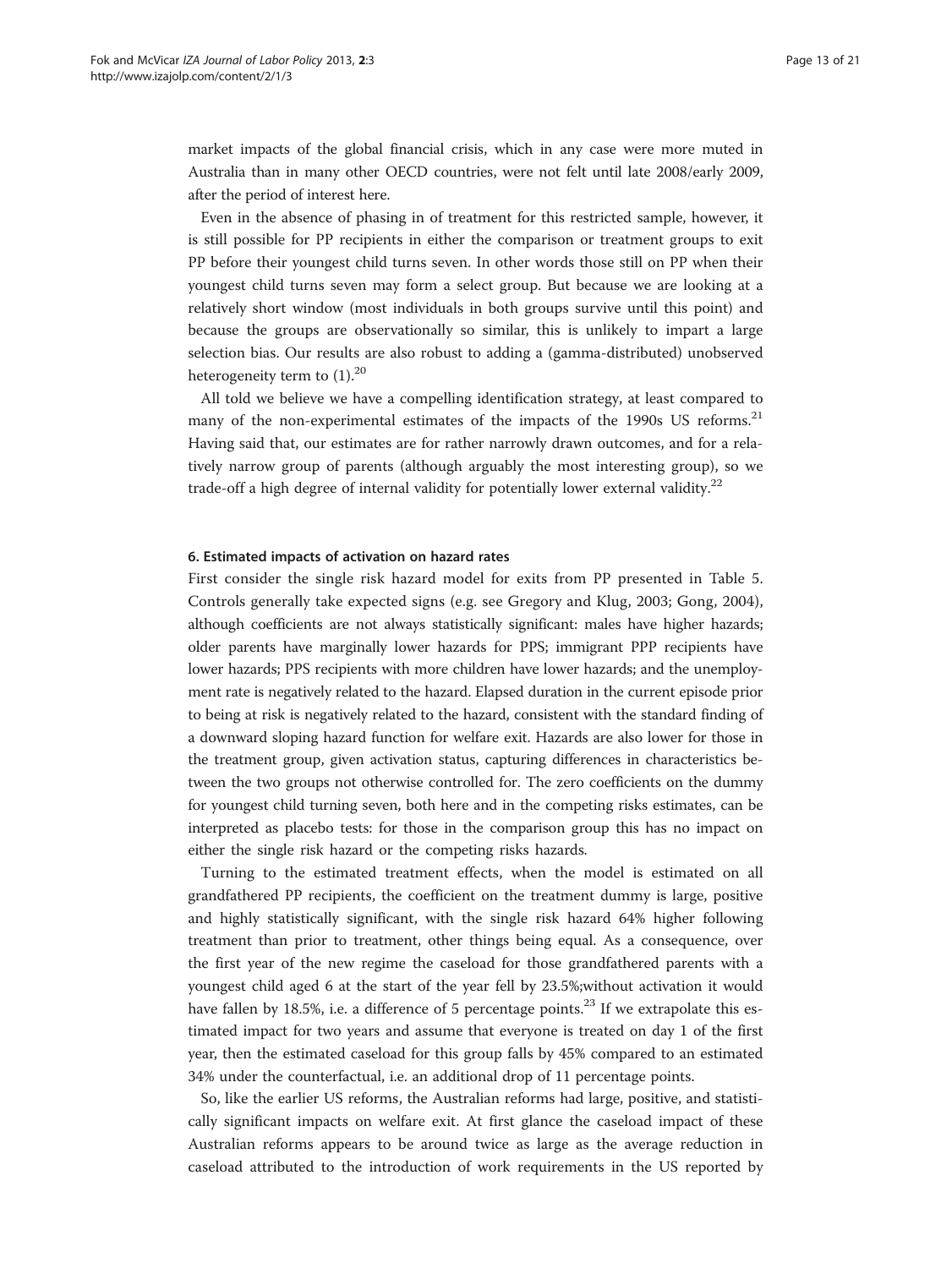|                                                                        | <b>All Grandfathered</b><br>PP recipients | Grandfathered<br>PPP recipients | Grandfathered<br><b>PPS</b> recipients |
|------------------------------------------------------------------------|-------------------------------------------|---------------------------------|----------------------------------------|
| Activation                                                             | $.639***$                                 | .882***                         | .511***                                |
|                                                                        | (.104)                                    | (.183)                          | (.127)                                 |
| Treatment group                                                        | $-.232***$                                | $-195$                          | $-.204**$                              |
|                                                                        | (.075)                                    | (.134)                          | (.091)                                 |
| Youngest child 7 years old                                             | $-0.021$                                  | $-0.034$                        | .003                                   |
|                                                                        | (.076)                                    | (.131)                          | (.093)                                 |
| Male                                                                   | $.234***$                                 | .135                            | .144                                   |
|                                                                        | (.083)                                    | (.127)                          | (.111)                                 |
| Age of parent                                                          | $-.007*$                                  | .006                            | $-0.017***$                            |
|                                                                        | (.004)                                    | (.007)                          | (.005)                                 |
| Immigrant parent                                                       | $-0.020$                                  | $-390***$                       | $-0.026$                               |
|                                                                        | (.060)                                    | (.097)                          | (.079)                                 |
| Number of children under 16 years                                      | .021                                      | .003                            | $-0.066*$                              |
|                                                                        | (.026)                                    | (.040)                          | (.037)                                 |
| LFSR unemployment rate, %                                              | $-0.054***$                               | $-0.079**$                      | $-0.053**$                             |
|                                                                        | (.020)                                    | (.036)                          | (.024)                                 |
| Past IS duration, years                                                | $-.007$                                   | $-0.007$                        | $-0.006$                               |
|                                                                        | (.007)                                    | (.014)                          | (.009)                                 |
| Elapsed duration of current episode prior to 30                        | $-145***$                                 | $-140***$                       | $-142***$                              |
| June 2006 (control group) and 30 June 2007<br>(treatment group), years | (.011)                                    | (.018)                          | (.014)                                 |
| No. Individuals                                                        | 6490                                      | 1486                            | 5004                                   |
| No. Failures                                                           | 1552                                      | 517                             | 1035                                   |
| Log (pseudo) likelihood                                                | $-13284$                                  | $-3603$                         | $-8616$                                |

#### <span id="page-14-0"></span>Table 5 Cox proportional hazard model, single risk (All Exits from PP), restricted sample, coefficients (Standard Errors)

Notes: \*\*\*, \*\* and \* denote statistical significance at 99%, 95% and 90% respectively. The restricted sample combines those with a youngest child aged 6 years on the 30<sup>th</sup> June 2006 (control group) and those with a youngest child aged 6 years on 30th June 2007 (treatment group). Returners to PP after 30 June 2006 are omitted. The treatment group dummy is equal to 1 for those in the latter group and 0 for those in the former group. The youngest child aged 7 dummy is equal to one for those with a youngest child aged 7 years and 0 otherwise. Activation is a binary dummy equal to the product of the treatment group and youngest child aged 7 dummies. Age of parent is expressed in years. Past IS episode duration is expressed in years (since 1st January 1998) as is elapsed duration of current episode. Results are presented in coefficient form, i.e. the  $βs$ , γs and  $δs$  from Equation [\(1\)](#page-12-0), and are interpretable as semi-elasticities. Robust standard errors in parentheses.

Grogger and Karoly ([2005\)](#page-21-0). But there are several important caveats to note which make any such comparison of magnitudes difficult to interpret. First, this is an estimate of a local average treatment effect for a particular group of existing claimants. Second, we have assumed no re-entry (given that grandfathered status is lost on exit). Third, it is not straightforward to compare the 'toughness' of the Australian participation requirement to the average toughness of such requirements in the US covered by the experimental studies cited by Grogger and Karoly [\(2005\)](#page-21-0).

Estimating the model separately on PPS and PPP recipients suggests the positive impact is common to both payment types, although the impact of activation appears to belarger for PPP recipients (the hazard increases by 88%) compared to PPS recipients (the hazard increases by 51%). PPP recipients may respond more strongly to activation than PPS recipients for a number of reasons. First, working 15 hours per week in paid employment is more likely to render a PPP recipient ineligible for PP on income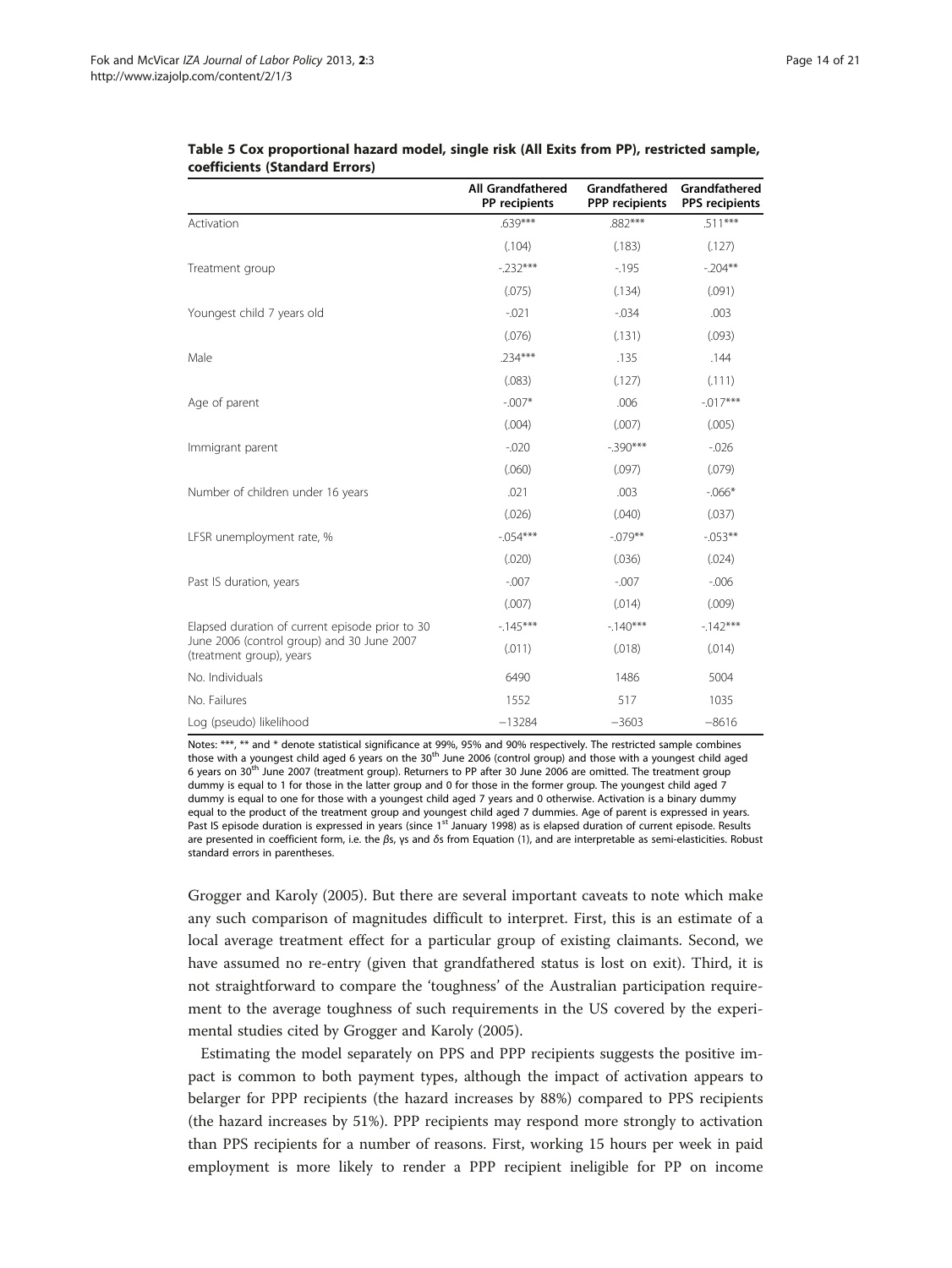grounds than is the case for PPS recipients. Second, although increased participation requirements may make PP less attractive for both PPS and PPP recipients – we can think of this as a harassment effect –PPPrecipients may be better able to compensate at a household level for lost PP income (if they exit) by increasing partner income, e.g. through increased earnings. $^{24}$  There may also be compositional differences between PPS and PPP recipients in terms of unobservables – we know from Table [1](#page-8-0) that there are differences in observables between the two groups – which could drive differences between the groups in the average impact of activation, although this could work in either direction.

Now consider the competing risks estimates for leaving PP for another IS payment presented in Table [6](#page-16-0).<sup>25</sup> Few characteristics controls are statistically significant, but where they are they generally take signs as we would expect: males (PPS recipients only), immigrants, those with more children under 16 and those with more previous time in receipt of IS prior to the current spell all have higher hazards for switching between payments, other things being equal. Elapsed duration in the current episode has a marginally significant negative impact on the hazard for exit to other IS payments, but of much smaller magnitude than in the single risk case. Again the treatment group dummy takes a negative sign and the dummy for youngest child turning 7 has no impact on the hazard.

Turning to the estimated treatment effects, for both PPS and PPP recipients there is a large, positive and highly statistically significant impact of activation on the hazard for exit to other IS payments, with the hazard more than doubling in each case. In other words, consistent with earlier evidence for Australia (e.g. DEEWR, [2008\)](#page-21-0) and elsewhere (e.g. Petrongolo, [2009\)](#page-21-0), tightening the conditionality of PP in 2007 had a significant impact in terms of displacement onto other IS payments. This may partly reflect the 'hard-to-help' nature of this group, many of whom had been on IS for several years prior to activation. Of course those moving to NSA or other 'active' IS payments may subsequently be more likely to exit IS than would otherwise have been the case, but those moving to DSP and other less active payments may be less so, or may take longer to do so than they would have in the absence of the reforms. The net effect of these reform impacts may therefore be to increase IS dependency. Note that in this case the estimated treatment effects appear very similar in magnitude for PPP recipients and PPS recipients. The implication is that the apparent PPP-PPS gap in the single risk case is being driven by exits from IS rather than switches between IS payments.

Next consider exits from IS (Table [7\)](#page-17-0). Again controls are either insignificant or take expected signs: males and younger parents have higher hazards; immigrants, those in high unemployment labour markets and those with more previous time in receipt of IS have lower hazards. Again, elapsed duration in the current spell has a large negative impact on the hazard, the treatment group dummy takes a negative sign, and the dummy for youngest child turning 7 has no impact.

The estimated treatment effects, for both PPS and PPP recipients, again suggest a large, positive and highly statistically significant impact of activation. So the 2007 reforms did shift low income parents off IS, at least in the short term. These impacts are smaller in proportional terms than the impacts on switches between IS payments, but because the baseline hazard for welfare switches is lower than that for exits from IS, exits to other IS payments only constitute just over one third of the overall impact on caseload.<sup>26</sup> The activation impact on exits from IS is again larger (more than double)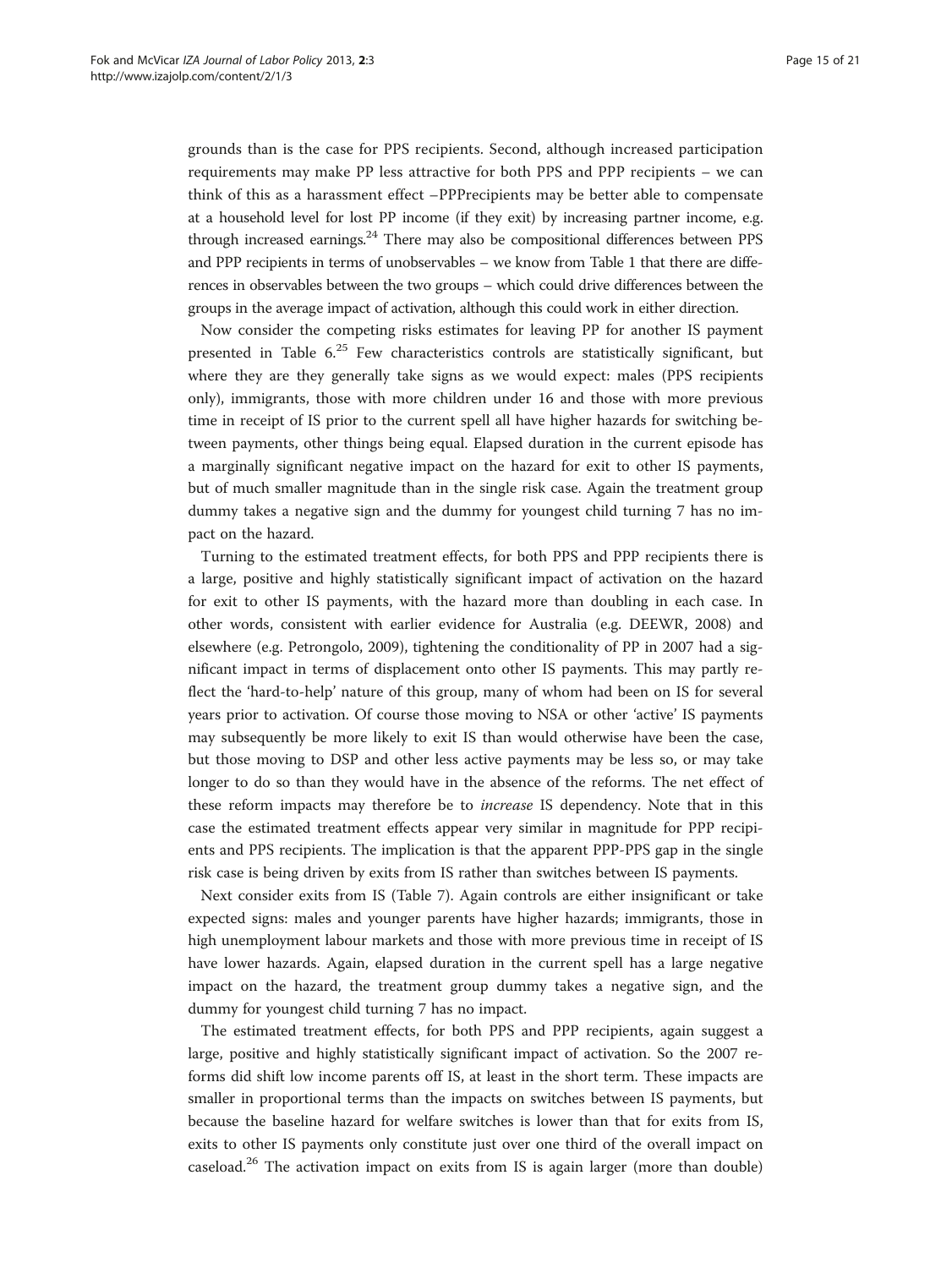|                                                                        | <b>All Grandfathered</b><br>PP recipients | Grandfathered<br>PPP recipients | Grandfathered<br><b>PPS</b> recipients |
|------------------------------------------------------------------------|-------------------------------------------|---------------------------------|----------------------------------------|
| Activation                                                             | $1.14***$                                 | $1.23***$                       | $1.07***$                              |
|                                                                        | (.223)                                    | (.362)                          | (.282)                                 |
| Treatment group                                                        | $-489***$                                 | $-473*$                         | $-446**$                               |
|                                                                        | (.171)                                    | (.285)                          | (.217)                                 |
| Youngest child 7 years old                                             | $-0.057$                                  | $-064$                          | $-0.027$                               |
|                                                                        | (.163)                                    | (.261)                          | (.210)                                 |
| Male                                                                   | .231                                      | $-208$                          | $.386*$                                |
|                                                                        | (.174)                                    | (.283)                          | (.218)                                 |
| Age of parent                                                          | .004                                      | .007                            | $-0.004$                               |
|                                                                        | (.010)                                    | (.017)                          | (.013)                                 |
| Immigrant parent                                                       | $.252***$                                 | .049                            | .061                                   |
|                                                                        | (.120)                                    | (.183)                          | (.175)                                 |
| Number of children under 16 years                                      | $.098*$                                   | $-0.047$                        | .083                                   |
|                                                                        | (.054)                                    | (.083)                          | (.078)                                 |
| LFSR unemployment rate, %                                              | .050                                      | .046                            | .027                                   |
|                                                                        | (.042)                                    | (.071)                          | (.053)                                 |
| Past IS duration                                                       | $.101***$                                 | $.114***$                       | $.107***$                              |
|                                                                        | (.012)                                    | (.027)                          | (.014)                                 |
| Elapsed duration of current episode prior to 30                        | $-0.039*$                                 | $-0.008$                        | $-0.048*$                              |
| June 2006 (control group) and 30 June 2007<br>(treatment group), years | (.022)                                    | (.034)                          | (.029)                                 |
| No. Individuals                                                        | 6490                                      | 1486                            | 5004                                   |
| No. Failures                                                           | 358                                       | 136                             | 222                                    |
| Log (pseudo)likelihood                                                 | $-3029$                                   | $-944$                          | $-1821$                                |

#### <span id="page-16-0"></span>Table 6 Cox proportional hazard model, exit to other IS, restricted sample, coefficients (Standard Errors)

Notes: \*\*\*, \*\* and \* denote statistical significance at 99%, 95% and 90% respectively. The restricted sample combines those with a youngest child aged 6 years on the 30<sup>th</sup> June 2006 (control group) and those with a youngest child aged 6 years on 30th June 2007 (treatment group). Returners to PP after 30 June 2006 are omitted. The treatment group dummy is equal to 1 for those in the latter group and 0 for those in the former group. The youngest child aged 7 dummy is equal to one for those with a youngest child aged 7 years and 0 otherwise. Activation is a binary dummy equal to the product of the treatment group and youngest child aged 7 dummies. Age of parent is expressed in years. Past IS episode duration is expressed in years (since 1<sup>st</sup> January 1998) as is elapsed duration of current episode. Results are presented in coefficient form, i.e. the  $βs$ , γs and  $δs$  from Equation [\(1\)](#page-12-0), and are interpretable as semi-elasticities. Robust standard errors in parentheses.

for PPP recipients than for PPS recipients, likely to reflect some combination of tighter income tests for PPP recipients, better 'outside options' for PPP recipients and compositional differences between the two groups.

Finally, anticipation effects – in the spirit of Black et al.  $(2003)$  – for those whose youngest child is aged six after 1st July 2007, could impart bias. We test robustness to this by including a dummy for the youngest child being between 6 years and 9 months and 7 years old, together with the interaction between this dummy and the treatment group dummy, with the latter intended to capture anticipation effects. The estimated treatment effects from this augmented model are presented in Table [8.](#page-18-0) In all cases the anticipation term is statistically insignificant, suggesting that parents are not exiting PP in anticipation of activation. The estimated treatment effects are also generally robust to this extension (slightly larger in the case of exits to other IS payments and slightly smaller in the case of exits from IS).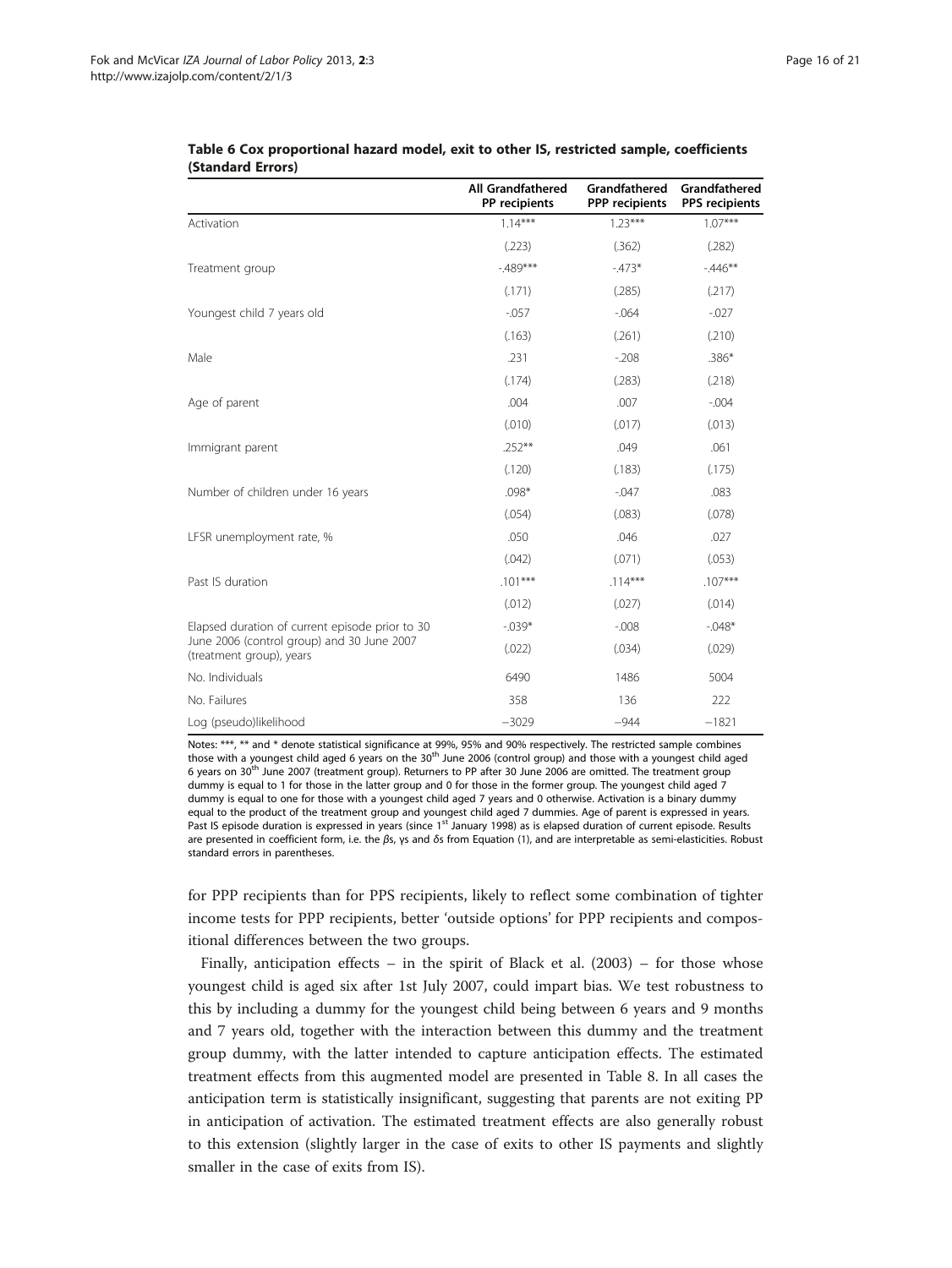|                                                                        | <b>All Grandfathered</b><br>PP recipients | Grandfathered<br>PPP recipients | Grandfathered<br><b>PPS</b> recipients |
|------------------------------------------------------------------------|-------------------------------------------|---------------------------------|----------------------------------------|
| Activation                                                             | .482***                                   | .758***                         | $.346**$                               |
|                                                                        | (.118)                                    | (.213)                          | (.143)                                 |
| Treatment group                                                        | $-166***$                                 | $-0.095$                        | $-151$                                 |
|                                                                        | (.083)                                    | (.152)                          | (.100)                                 |
| Youngest child 7 years old                                             | $-0.006$                                  | $-0.017$                        | .015                                   |
|                                                                        | $(-.086)$                                 | (.154)                          | (.103)                                 |
| Male                                                                   | $.243***$                                 | .215                            | .081                                   |
|                                                                        | (.094)                                    | (.145)                          | (.129)                                 |
| Age of parent                                                          | $-0.012***$                               | .004                            | $-0.023***$                            |
|                                                                        | (.005)                                    | (.08)                           | (.006)                                 |
| Immigrant parent                                                       | $-103$                                    | $-551***$                       | $-0.052$                               |
|                                                                        | (.068)                                    | (.115)                          | (.088)                                 |
| Number of children under 16 years                                      | $-.001$                                   | .019                            | $-110***$                              |
|                                                                        | (.031)                                    | (.045)                          | (.041)                                 |
| LFSR unemployment rate, %                                              | $-.084***$                                | $-130***$                       | $-073***$                              |
|                                                                        | (.023)                                    | (.043)                          | (.027)                                 |
| Past IS duration, years                                                | $-0.046***$                               | $-0.049***$                     | $-0.048***$                            |
|                                                                        | (.008)                                    | (.016)                          | (.010)                                 |
| Elapsed duration of current episode prior to 30                        | $-173***$                                 | $-188***$                       | $-170***$                              |
| June 2006 (control group) and 30 June 2007<br>(treatment group), years | (.013)                                    | (.022)                          | (.016)                                 |
| No. Individuals                                                        | 6490                                      | 1486                            | 5004                                   |
| No. Failures                                                           | 1194                                      | 381                             | 813                                    |
| Log (pseudo)likelihood                                                 | $-10186$                                  | $-2633$                         | $-6742$                                |

<span id="page-17-0"></span>

| Table 7 Cox proportional hazard model, exit from IS, restricted sample, coefficients |  |  |
|--------------------------------------------------------------------------------------|--|--|
| (Standard Errors)                                                                    |  |  |

Notes: \*\*\*, \*\* and \* denote statistical significance at 99%, 95% and 90% respectively. The restricted sample combines those with a youngest child aged 6 years on the 30<sup>th</sup> June 2006 (control group) and those with a youngest child aged 6 years on 30th June 2007 (treatment group). Returners to PP after 30 June 2006 are omitted. The treatment group dummy is equal to 1 for those in the latter group and 0 for those in the former group. The youngest child aged 7 dummy is equal to one for those with a youngest child aged 7 years and 0 otherwise. Activation is a binary dummy equal to the product of the treatment group and youngest child aged 7 dummies. Age of parent is expressed in years. Past IS episode duration is expressed in years (since 1<sup>st</sup> January 1998) as is elapsed duration of current episode. Results are presented in coefficient form, i.e. the  $βs$ , γs and  $δs$  from Equation [\(1\)](#page-12-0), and are interpretable as semi-elasticities. Robust standard errors in parentheses.

Estimates are also robust to estimating on females only, to extending the sample to include those with youngest child aged 6 on  $30<sup>th</sup>$  June 2008 (censored at  $30<sup>th</sup>$  June 2009), and to inclusion in (1) of a (gamma-distributed) term for unobserved heterogeneity.

# 7. Conclusions

The evidence presented here shows that the welfare to work reforms for Australian low income parents introduced in 2007 led to an increase in exits from PP and a further reduction in PP caseload on top of that caused by the first round of reforms in 2006. Following activation, grandfathered low-income parents were more likely to exit PP, driven by increases in the hazards for both switching from PP to another IS payment and for exiting IS altogether. These estimated impacts are large in magnitude, suggesting that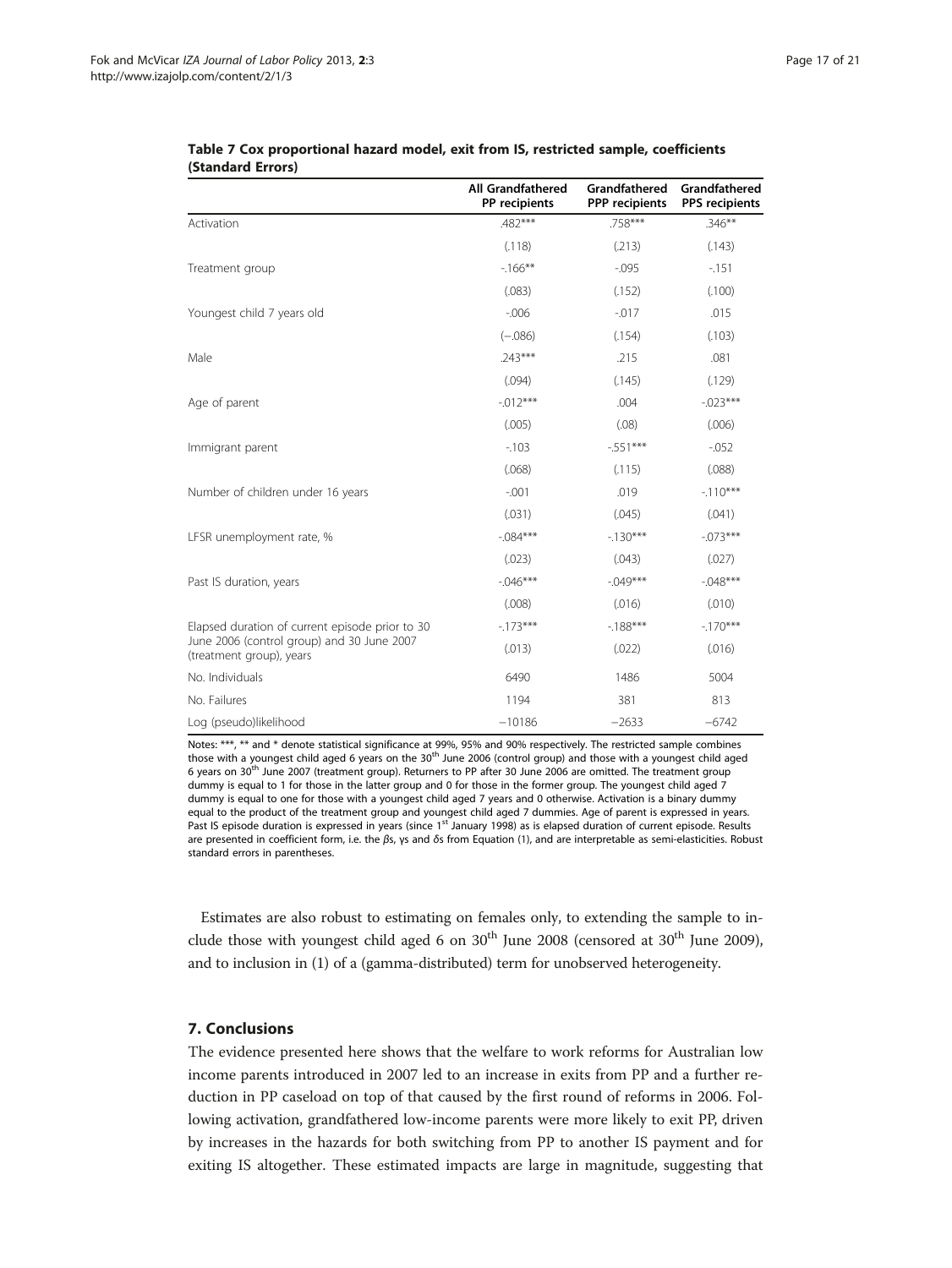|                        | All Grandfathered PP<br>recipients | <b>Grandfathered PPP</b><br>recipients | <b>Grandfathered PPS</b><br>recipients |
|------------------------|------------------------------------|----------------------------------------|----------------------------------------|
| Standard Model         |                                    |                                        |                                        |
| Single Risk (all exits | $.639***$                          | $.882***$                              | $.511***$                              |
| from PP)               | (.104)                             | (.183)                                 | (.127)                                 |
| Exits to Other IS      | $1.14***$                          | $1.23***$                              | $1.07***$                              |
|                        | (.223)                             | (.362)                                 | (.282)                                 |
| Exits from IS          | .482***                            | .758***                                | $.346**$                               |
|                        | (.118)                             | (.213)                                 | (.143)                                 |
| Extended Model         |                                    |                                        |                                        |
| Single Risk (all exits | .508***                            | $.663***$                              | .399***                                |
| from PP)               | (.128)                             | (.240)                                 | (.152)                                 |
| Exits to Other IS      | $1.65***$                          | $1.50*$                                | $1.68***$                              |
|                        | (.444)                             | (.803)                                 | (.531)                                 |
| Exits from IS          | $.516***$                          | $.624*$                                | $.410***$                              |
|                        | (.173)                             | (.331)                                 | (.205)                                 |

#### <span id="page-18-0"></span>Table 8 Sensitivity to anticipation? Key coefficients (Standard Errors)

Notes: \*\*\*, \*\* and \* denote statistical significance at 99%, 95% and 90% respectively. The reported parameters are the coefficients and robust standard errors on the interaction of the treatment-group dummy and the turned7 dummy. The extended model includes an additional dummy equal to 1 for all those with a youngest child aged between 6 years and 9 months and 0 otherwise, and the interaction of this dummy with the treatment-group dummy, intended to control for anticipation effects in the three months prior to treatment. In all other respects the models are the same as those for Tables [5,](#page-14-0) [6](#page-16-0) and [7.](#page-17-0)

the caseload for this cohort of grandfathered parents fell by 5 percentage points more in the first year following the reforms than would have been the case under the counterfactual.

These kinds of reforms have not been extensively evaluated outside of the US. But the reforms share important characteristics with many of the state-level waivers and aspects of the TANF-related reforms introduced in the US in the 1990s, which have been extensively evaluated. Given these similarities, it perhaps comes as no surprise that we find similarly signed and statistically significant impacts (although direct comparisons of estimated magnitudes are difficult to interpret). Ex ante, however, this similarity in estimated impacts was by no means inevitable, given the differences between the Australian labour market and welfare system of 2007 and that of the US in the mid-1990s, and given we focus on a rather narrowly drawn group of parents here. One implication is that the impacts of such reforms may generalize reasonably well across countries and labour market contexts.

There is tentative evidence presented here that the impact of activation was larger for those in receipt of PPP (partnered parents) than for those in receipt of PPS (lone parents). This was driven by exits from IS rather than exits between IS payments, and may reflect tighter income restrictions for PPP eligibility and the opportunity, not open to PPS recipients, of responding to activation requirements – and the associated harassment factor – by exiting PP and compensating for the loss in household income by increasing partner earnings. Existing evaluations of welfare reforms for low income parents have tended to focus only on lone parents, presumably because few (or in some cases no) partnered parents are covered by the welfare payment under consideration (e.g. US TANF).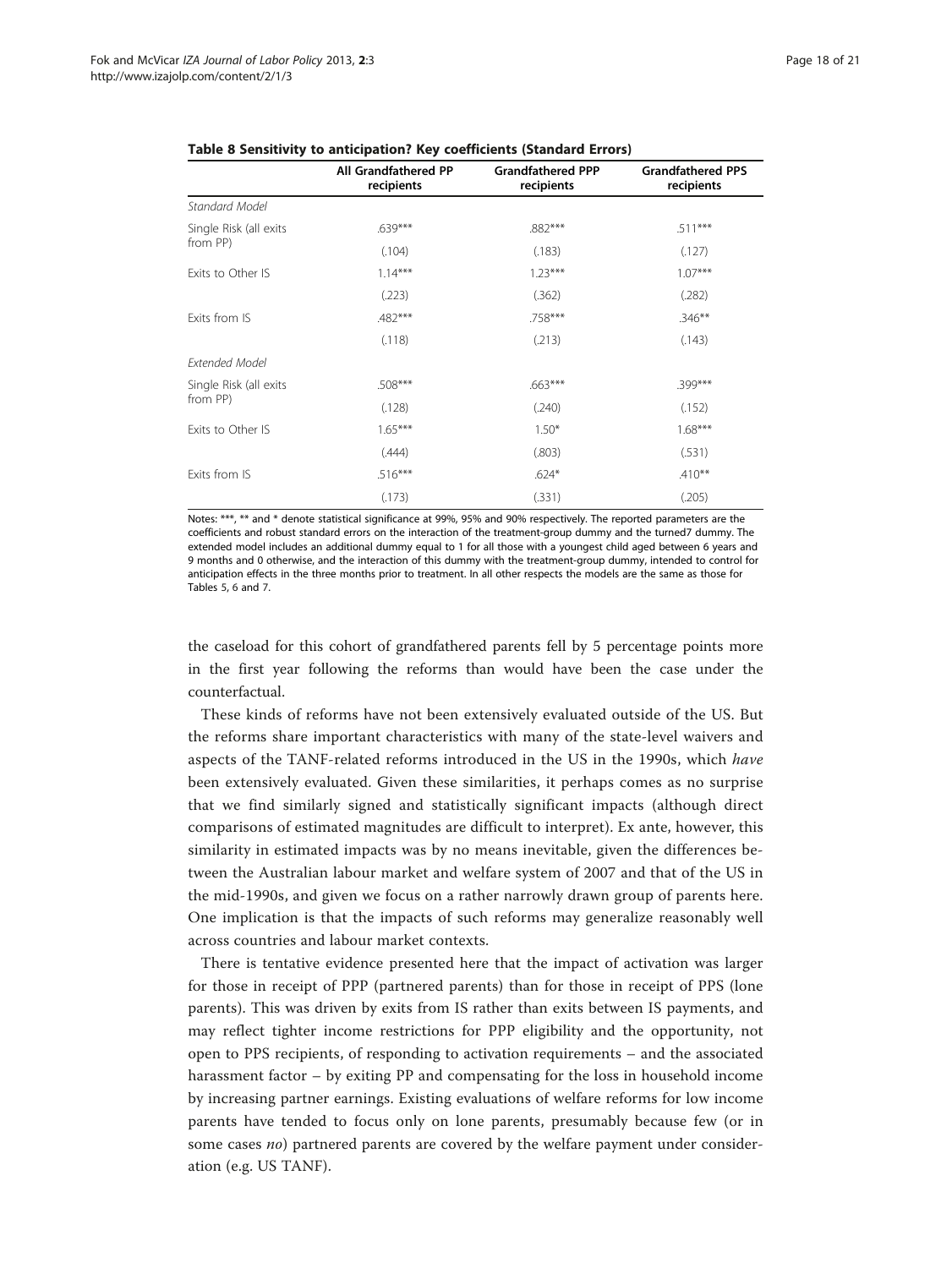#### **Endnotes**

<sup>1</sup> For a related review of European Active Labour Market Policy (ALMP) impacts on women see Bergemann and van den Berg [\(2008](#page-21-0)).

<sup>2</sup> For example, Indiana's IMPACT program introduced a work or related activity requirement of 20 hours per week (see Grogger and Karoly, [2005](#page-21-0)). The UK introduced similar requirements for lone parents with a youngest child aged seven years or older in 2010 (see Lane et al., [2011](#page-21-0)).

<sup>3</sup> For example, very few partnered parents were ever part of the AFDC program and payments to partnered parents were abolished with the introduction of TANF in 1996 (see Moffitt, [2008\)](#page-21-0). Evaluations tend to focus on lone parents as a result.

<sup>4</sup> Centrelink is the agency that administers welfare payments and assigns welfare recipients to assistance programs in Australia.

<sup>5</sup> There is some variation across states in the school entry age, but all six year olds in all states are required to be in school.

<sup>6</sup> Activity Agreements are similar in nature to UK Jobseeker's Agreements (for more details see Manning, [2009](#page-21-0)).

 $7$  The 2011-12 Federal Budget announced an incremental reduction in this upper age limit but one that falls outside the period of our study.

<sup>8</sup> The existing requirement (since 2003) to attend an annual interview remained for those with a youngest child aged six.

<sup>9</sup> 75% of this group had been interviewed by the end of December 2007 and 99% by the end of June 2008. The first group of interviewees included those not engaged in any paid work and not registered with Job Network (the umbrella organization for providers of job search assistance and other employment services). The second group included those working less than 15 hours per week but not registered with Job Network or those registered with Job Network but not in paid work. Those in the third group – activated last – were already working 15 or more hours per week.

<sup>10</sup> 81.5% of those that signed an Activity Agreement did so on the interview date. For the remainder, the mean gap between interview and signing an Activity Agreement was 93 days.

<sup>11</sup> 16% attended an interview but did not subsequently sign an Activity Agreement in the same PP episode.

 $12$  Grandfathered PP recipients whose youngest child is aged under seven have no participation requirements but may voluntarily access employment services.

<sup>13</sup> They may also be accompanied by measures to improve financial incentives to work, e.g. in-work tax credits or back to work bonuses.

<sup>14</sup> Moffitt [\(2008](#page-21-0)), p21 suggests that "a large fraction, if not the majority, arose from decreased entry to the program rather than increased exit".

<sup>15</sup> Also see Gregory and Klug [\(2003](#page-21-0)) for earlier Australian evidence on switches between welfare payments for low income parents.

<sup>16</sup> For example, they estimate that 23% of new PPS claimants with a youngest child aged 6-7 years had left IS after 6 months compared to 12% under the counterfactual. For those new claimants (re-)directed to NSA, the equivalent estimates were 38% versus 27% (lone parents) and 45% versus 32% (partnered parents), i.e. a similar proportional increase for lone and partnered parents.

<sup>17</sup> KM hazards show the daily probability of exiting PP to a particular 'destination' given the parent has remained on PP until that day. Note that the daily hazards are very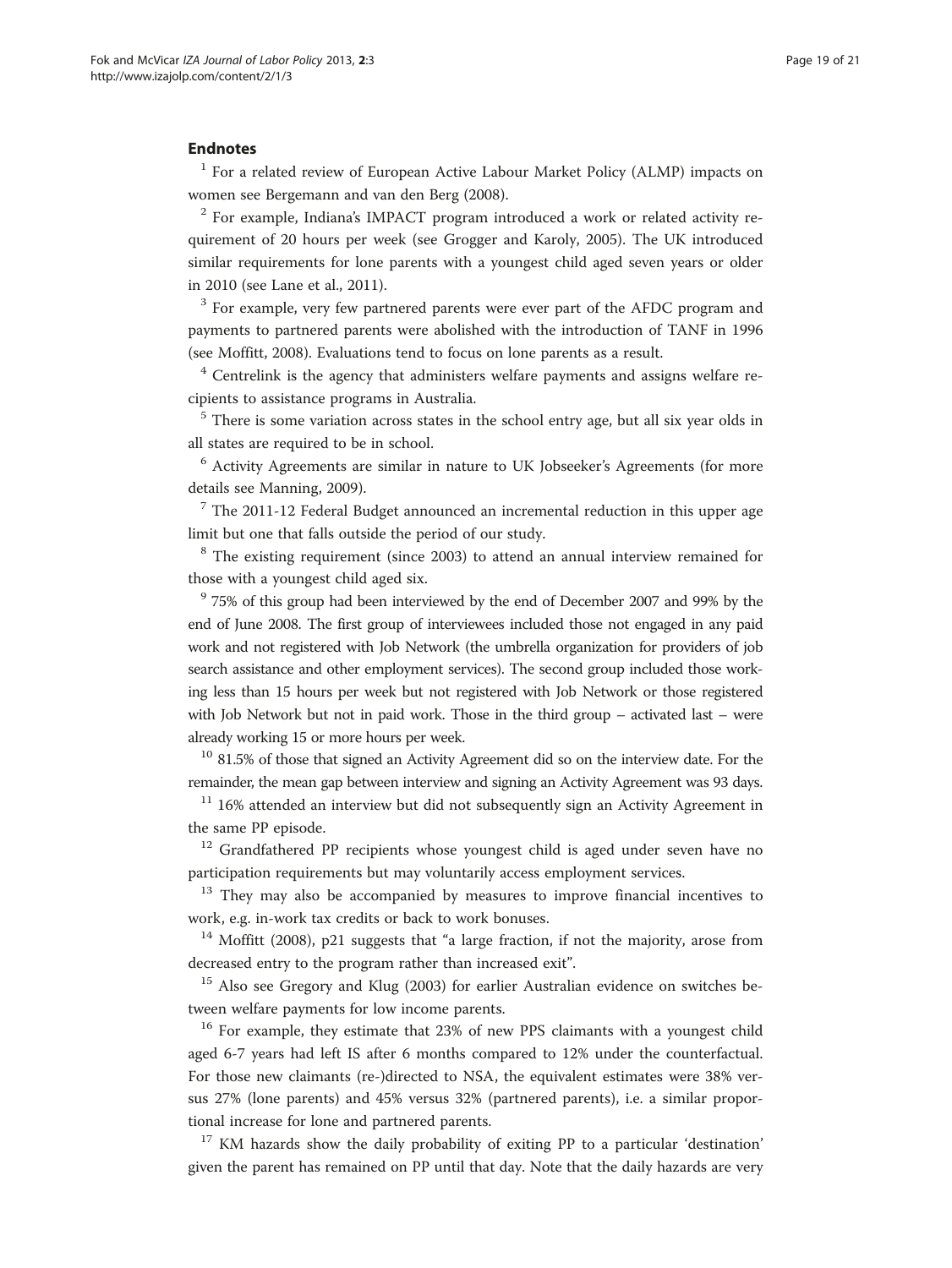low – typically fewer than one in a thousand parents in receipt of PP on 30th June 2006 or 30th June 2007 exit on any given day subsequently – reflecting the long average duration of PP episodes (see Table [1](#page-8-0)).

<sup>18</sup> If anything these preliminary estimates may understate the impact of the reforms because they treat the implementation date as 1st July 2007 (for many it was later) and because some of those assigned to the comparison group on age of youngest grounds will themselves receive the 'treatment' when their youngest child turns seven.

<sup>19</sup> For tractability we assume independent competing risks.

 $20$  One model with unobserved heterogeneity fails to converge because of a flat likelihood function. We therefore present the estimates from the models not including unobserved heterogeneity, for which the full set are available.

 $21$  A common approach in this literature was to estimate state level panels with state and time fixed effects, with welfare reform packages captured by policy dummies. Blank ([2002](#page-21-0)) sets out some of the potential problems with this approach, not least of which is the possibility that asymmetric state-level shocks or differential state-level trends may bias estimated treatment effects. Some studies in this literature adopted an identification strategy based on age of youngest child (e.g. Grogger, [2004\)](#page-21-0), and in this respect are closer to our own strategy.

<sup>22</sup> For example, if treatment effects are heterogeneous by age of youngest child then our estimates may not generalize well for those with youngest child aged eight years or above.

<sup>23</sup> Assuming a uniform distribution of child birthdays throughout the year, on average individuals are treated from halfway through this first year.

<sup>24</sup> Although our data do not include information on labour force participation following exit from IS, it seems likely that at least some former PP recipients, and particularly former PPP recipients, move to non-claimant inactivity as a result of this harassment effect. (Manning [2009](#page-21-0)) suggests something similar happened in the UK as a result of reforms to unemployment benefits). The extent to which we might interpret this as a positive outcome of the reforms depends on the relative weights we give to the twin objectives of reducing benefit expenditures and increasing labour force participation.

<sup>25</sup> Such exits include switches to NSA, to DSP, and some switches from PPP to PPS. (Activated PPS recipients cannot switch to PPP because they would be treated as a new claimant and therefore re-directed to another payment, most likely NSA).

<sup>26</sup> The closest we can get to a comparison between the magnitude of this 'exits from IS' impact with that estimated by DEEWR ([2008](#page-21-0)) for new claimant lone parents with youngest children aged 6-7 years is to compare the proportion of each group off IS after six months under the actual and counterfactual scenarios in each case. DEEWR ([2008](#page-21-0)) suggest 23% of the new claimants had left IS after 6 months compared to 12% under the counterfactual. Our estimates suggest 12% of the grandfathered cohort had left IS after 6 months compared to 8% under the counterfactual. (Note that this assumes none of those that exit IS re-enter within the 6 months, so this is likely to overestimate the reduction in IS caseload).

#### Competing interests

The IZA Journal of Labor Policy is committed to the IZA Guiding Principles of Research Integrity. The authors declare that they have observed these principles.